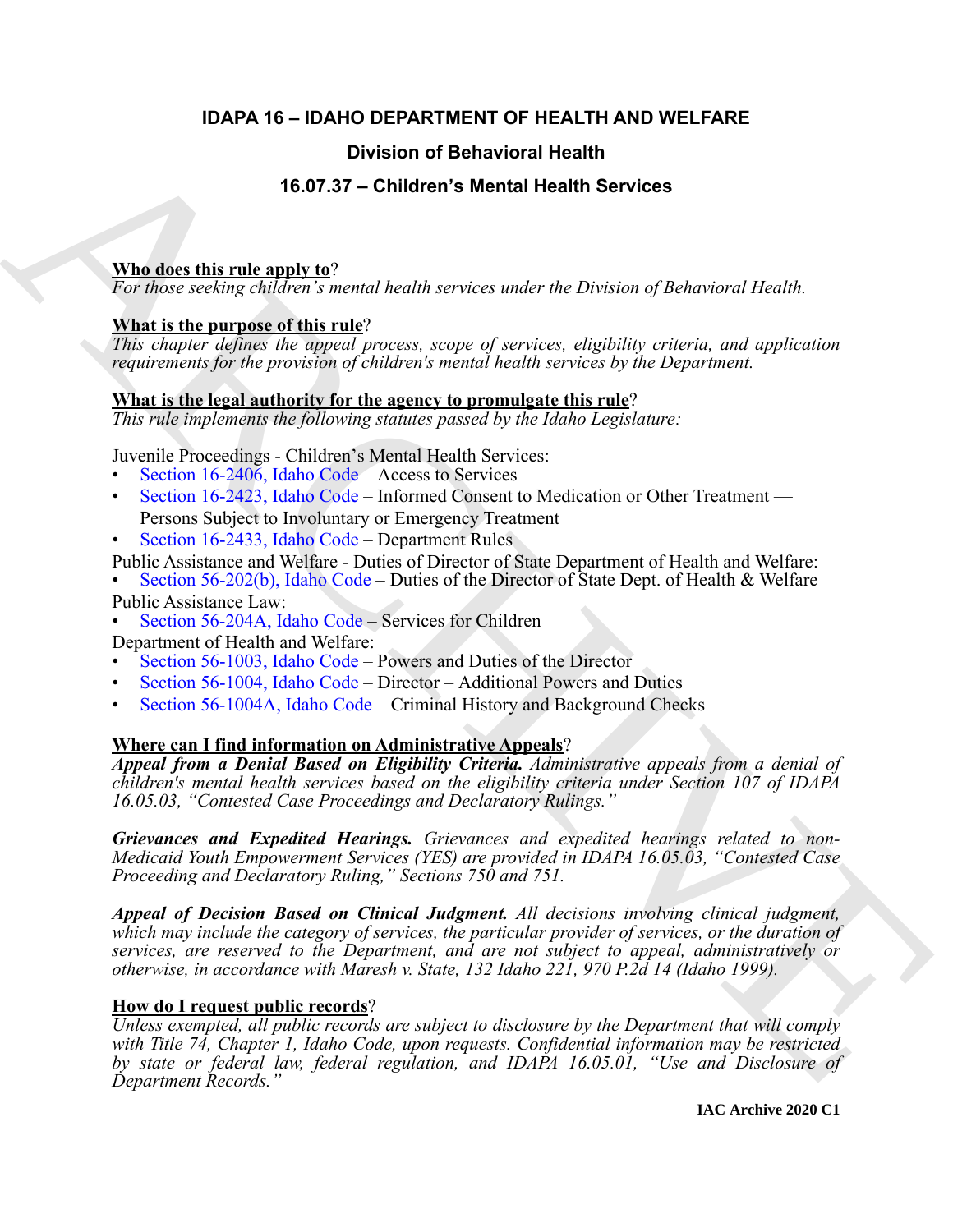#### **Who do I contact for more information on this rule**?

The Department of Health and Welfare<br>
Bolive [R](mailto:BHIDAPAQuestions@dhw.idaho.gov)esearch 1978 and Welfare<br>
Bolive Research 1978 and States Month Health Services<br>
The Messach States of the United States of the United States of the United States of the United Idaho Department of Health and Welfare Behavioral Health – Children's Mental Health Services P.O. Box 83720, 3rd Floor Boise, ID 83720-0036 450 West State Street Boise, ID 83702 Phone: (208) 334-6997 or 1-800-264-6979 Fax: (208) 334-5998 Email: BHIDAPAQuestions@dhw.idaho.gov<br>Webpage: https://healthandwelfare.idaho. https://healthandwelfare.idaho.gov/Medical/MentalHealth/ChildrensMentalHealth/ tabid/314/Default.aspx

**IAC Archive 2020 C1**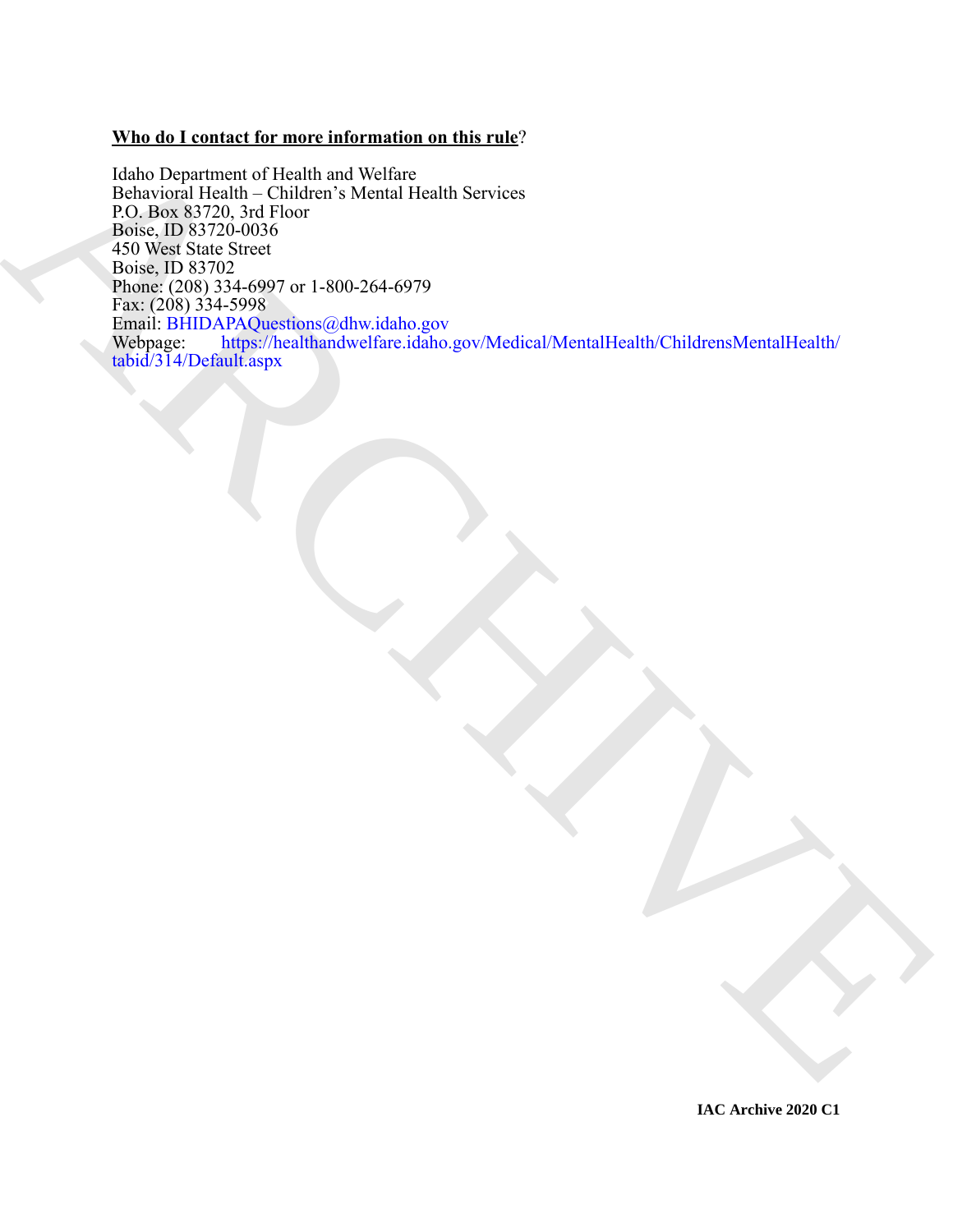# *Table of Contents*

### **16.07.37 – Children's Mental Health Services**

| 16.07.37 - Children's Mental Health Services                                                                  |
|---------------------------------------------------------------------------------------------------------------|
|                                                                                                               |
|                                                                                                               |
|                                                                                                               |
|                                                                                                               |
|                                                                                                               |
|                                                                                                               |
|                                                                                                               |
|                                                                                                               |
|                                                                                                               |
|                                                                                                               |
|                                                                                                               |
|                                                                                                               |
| <b>CHILDREN'S MENTAL HEALTH SERVICES</b>                                                                      |
|                                                                                                               |
|                                                                                                               |
|                                                                                                               |
|                                                                                                               |
|                                                                                                               |
|                                                                                                               |
|                                                                                                               |
|                                                                                                               |
|                                                                                                               |
|                                                                                                               |
|                                                                                                               |
|                                                                                                               |
|                                                                                                               |
|                                                                                                               |
| 120. Sliding Fee Schedule For Children's Mental Health Outpatient Services.  13                               |
| 121. Fee Determination For Children's Mental Health Outpatient Services.  13                                  |
|                                                                                                               |
| ALTERNATE CARE PLACEMENT ALTERNATE OF A STRUCK AND THE STRUCK OF A STRUCK OF A STRUCK OF A STRUCK OF A STRUCK |
|                                                                                                               |
|                                                                                                               |
|                                                                                                               |
|                                                                                                               |
|                                                                                                               |
|                                                                                                               |
|                                                                                                               |
|                                                                                                               |
|                                                                                                               |
|                                                                                                               |
| 236. Parental Financial Support For Children In Alternate Care.  17                                           |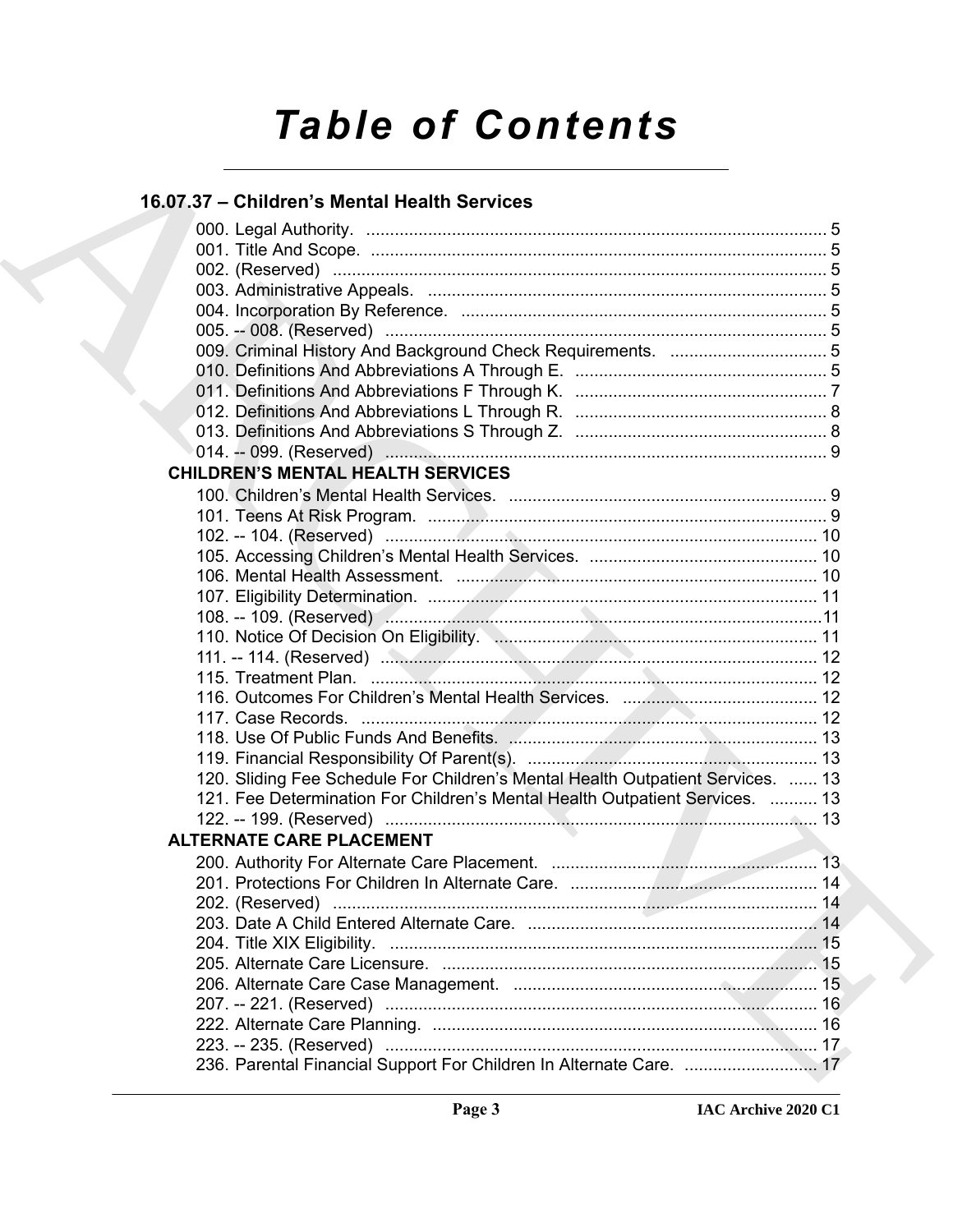#### Table of Contents (cont'd)

|  | 251. Drivers' Training And Licenses For Children In Alternate Care.  18                                         |  |
|--|-----------------------------------------------------------------------------------------------------------------|--|
|  |                                                                                                                 |  |
|  |                                                                                                                 |  |
|  | 284. Additional Payments To Family Alternate Care Providers.  18                                                |  |
|  |                                                                                                                 |  |
|  |                                                                                                                 |  |
|  |                                                                                                                 |  |
|  |                                                                                                                 |  |
|  |                                                                                                                 |  |
|  | 800. Six Month Reviews For Children In Alternate Care Placements.  20                                           |  |
|  |                                                                                                                 |  |
|  | the contract of the contract of the contract of the contract of the contract of the contract of the contract of |  |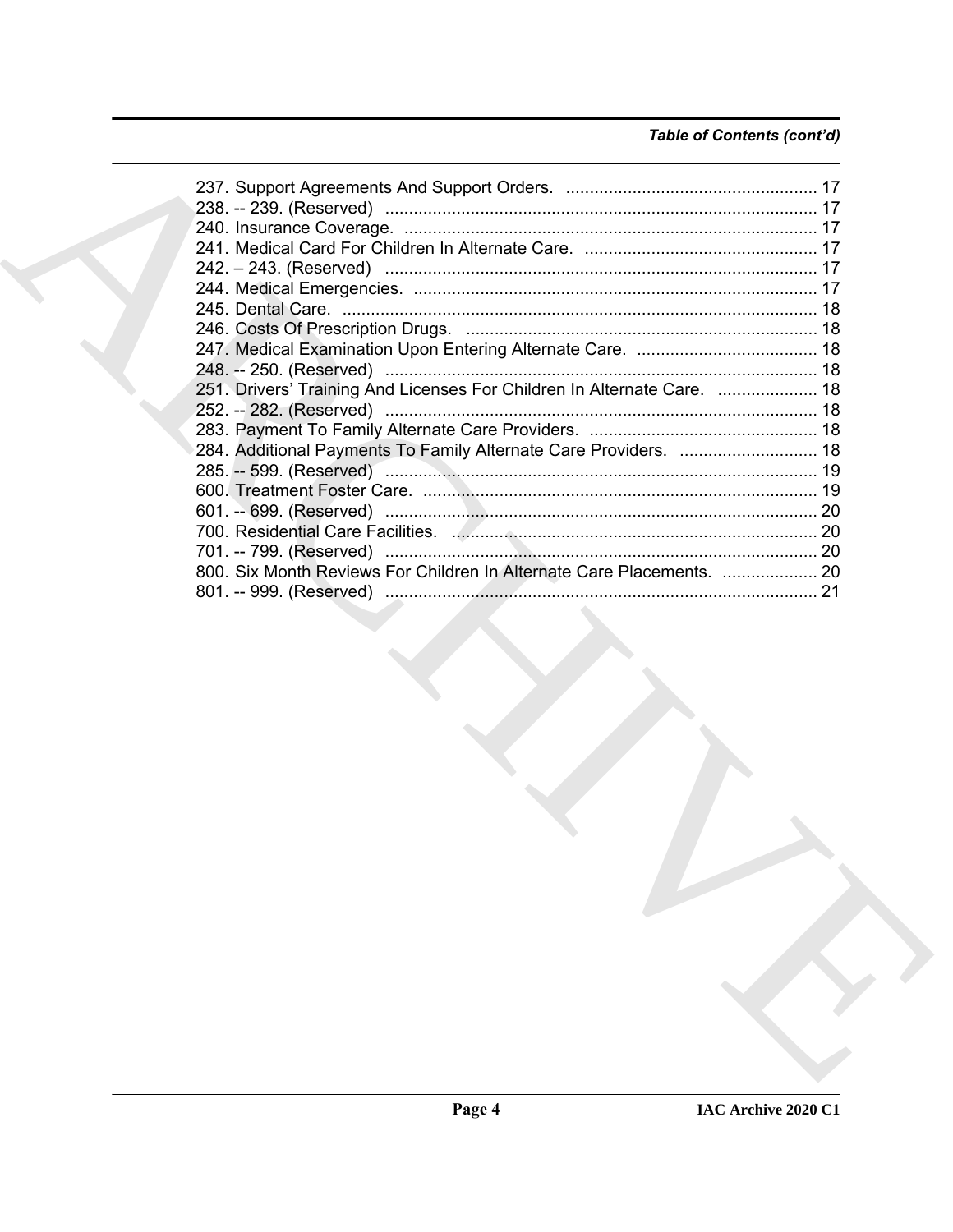#### **16.07.37 – CHILDREN'S MENTAL HEALTH SERVICES**

#### <span id="page-4-15"></span><span id="page-4-1"></span><span id="page-4-0"></span>**000. LEGAL AUTHORITY.**

Under Sections 16-2404, 16-2406, 16-2423, 16-2433, 56-202(b), 56-203B, 56-204A, 56-1003, 56-1004, and 56- 1004A, Idaho Code, the Idaho Legislature has delegated to the Department the responsibility to establish and enforce rules and methods of administration needed to provide children's mental health services in accordance with the Children's Mental Health Services Act. (5-8-09)

#### <span id="page-4-2"></span>**001. TITLE AND SCOPE.**

<span id="page-4-16"></span>**01. Title**. These rules are titled IDAPA 16.07.37, "Children's Mental Health Services." (5-8-09)

**02. Scope**. This chapter defines the appeal process, scope of services, eligibility criteria, and application requirements for the provision of children's mental health services by the Department. (5-8-09)

#### <span id="page-4-3"></span>**002. (RESERVED)**

#### <span id="page-4-9"></span><span id="page-4-4"></span>**003. ADMINISTRATIVE APPEALS.**

**01. Appeal from a Denial Based on Eligibility Criteria**. Administrative appeals from a denial of children's mental health services based on the eligibility criteria under Section 107 of these rules are governed by the provisions of IDAPA 16.05.03, "Rules Governing Contested Case Proceedings and Declaratory Rulings." (7-1-17)

**02. Grievances and Expedited Hearings**. Grievances and expedited hearings related to non-Medicaid Youth Empowerment Services (YES) will be provided as described in IDAPA 16.05.03 "Rules Governing Contested Case Proceeding and Declaratory Ruling," Sections 750 and 751. (3-28-18)

**03. Appeal of Decision Based on Clinical Judgment**. All decisions involving clinical judgment, which may include the category of services, the particular provider of services, or the duration of services, are reserved to the Department, and are not subject to appeal, administratively or otherwise, in accordance with Maresh v. State, 132 Idaho 221, 970 P.2d 14 (Idaho 1999). (5-8-09)

#### <span id="page-4-14"></span><span id="page-4-5"></span>**004. INCORPORATION BY REFERENCE.**

American Psychiatric Association: Diagnostic and Statistical Manual of Mental Disorders, Fifth Edition, (DSM-5), Washington, D.C., American Psychiatric Association, 2013, is hereby incorporated by reference under this chapter of rules. Copies of the manual are available from the American Psychiatric Association, 1000 Wilson Boulevard, Suite 1825, Arlington, VA 22209-3901. A copy of the manual is also available for public review at the Department of Health and Welfare, 450 West State Street, Boise, Idaho, 83702. (7-1-17)

#### <span id="page-4-6"></span>**005. -- 008. (RESERVED)**

#### <span id="page-4-10"></span><span id="page-4-7"></span>**009. CRIMINAL HISTORY AND BACKGROUND CHECK REQUIREMENTS.**

**01. Compliance with Department Criminal History and Background Check**. Department employees, applicants, transfers, reinstated former employees, student interns, contract employees, volunteers, and others assigned to programs that involve direct contact with children or vulnerable adults as defined under Section 39-5302, Idaho Code, must comply with the provisions in IDAPA 16.05.06, "Criminal History and Background Checks." (5-8-09)  $\text{Checks."}$  (5-8-09)

Lable School (16:540), 16:540, 16:34), 16:342), 16:342), 16:3421, 16:3434, 16:342, 16:342, 16:342, 16:342, 16:342, 16:342, 16:342, 16:342, 16:342, 16:342, 16:342, 16:342, 16:342, 16:342, 16:342, 16:342, 16:342, 16:342, 16 **02. Availability to Work or Provide Service**. Certain individuals are allowed to provide services after the criminal history and background check is completed as provided in Section 56-1004A, Idaho Code, except when they have disclosed a designated crime listed in IDAPA 16.05.06, "Criminal History and Background Checks." The criminal history and background check requirements applicable to each provider type are found in the rules that state<br>the qualifications or certification of those providers. (5-8-09) the qualifications or certification of those providers.

#### <span id="page-4-11"></span><span id="page-4-8"></span>**010. DEFINITIONS AND ABBREVIATIONS A THROUGH E.**

For the purposes of these rules, the following terms apply: (5-8-09) (5-8-09)

**01. Alternate Care**. Temporary living arrangements outside the family home that may include licensed foster care, residential treatment, and other facilities licensed by the state to provide twenty-four (24) hour care for children in accordance with IDAPA 16.06.02, "Child Care Licensing," or IDAPA 16.03.14, "Hospitals." (3-20-20)

<span id="page-4-13"></span><span id="page-4-12"></span>**02. Alternate Care Plan**. A component of the treatment plan for children in alternate care. The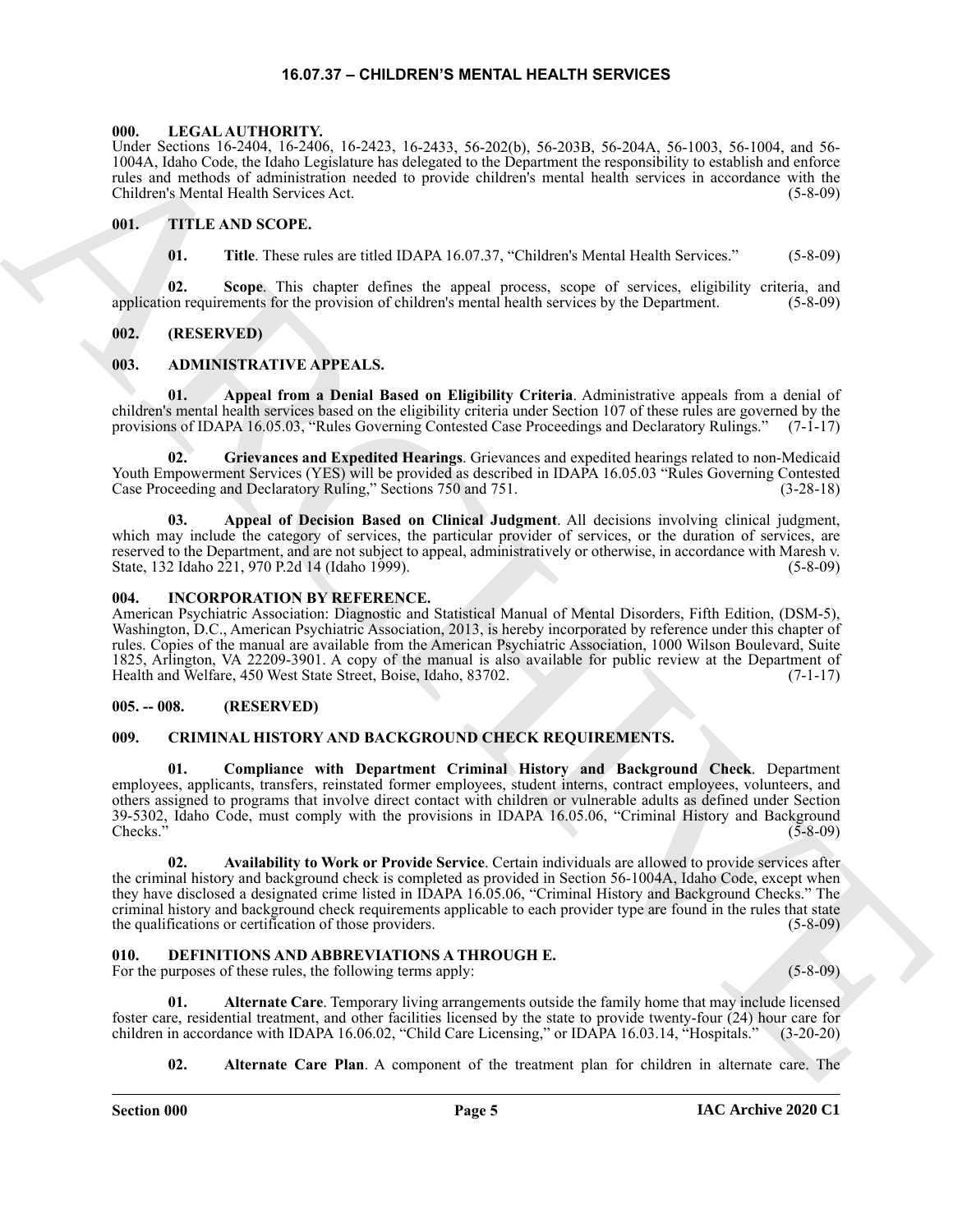alternate care plan contains elements related to the justification of the need for Alternate Care Placement, the provision of treatment while in Alternate Care Placement, the child's alternate care provider, education, immunization, medical and other information important to the day-to-day care of the child. (7-1-17)

<span id="page-5-0"></span>**03. Area(s) of Concern**. A circumstance or circumstances that brought a child and family to the attention of the Department. (5-8-09)

<span id="page-5-1"></span>**04. Assessment**. The gathering of historical and current clinical information through a clinical interview and from other available resources to identify the child's mental health issues, the child's strengths, the family's strengths, and the service needs. (5-8-09)

<span id="page-5-2"></span>**05. Behavioral Health**. An integrated system for evaluation and treatment of mental health and e use disorders. (7-1-17) substance use disorders.

<span id="page-5-3"></span>**06. Case Management**. A change-oriented service provided to families that assures and coordinates the provision of an assessment, treatment planning, treatment and other services, protection, advocacy, review and reassessment, documentation, and timely closure of a case. reassessment, documentation, and timely closure of a case.

**Case Record.** Compilation of all electronic and hard copy documentation relating to a child who is receiving or has received children's mental health services including legal documents, identifying information, and assessments. (5-8-09) assessments. (5-8-09)

<span id="page-5-7"></span><span id="page-5-6"></span><span id="page-5-5"></span><span id="page-5-4"></span>**08.** Child. An individual who is under the age of eighteen (18) years. (5-8-09)

**09. Children's Mental Health Services**. The children's mental health services are listed under Section 100 of these rules. These services are provided in response to the mental health needs of children eligible for services under Section 107 of these rules and their families in accordance with the provisions of the Children's Mental Health<br>Services Act, Title 16, Chapter 24, Idaho Code. (7-1-17) Services Act, Title 16, Chapter 24, Idaho Code.

**10. Clinician**. Any of the direct service personnel with a Master's degree working in regional Children's Mental Health programs, including master's level social workers, psychologists, counselors, and family therapists. (5-8-09)

<span id="page-5-9"></span><span id="page-5-8"></span>**11.** Crisis Intervention. A set of planned activities for a child eligible for services under Section 107 rules designed to reduce the risk of life-threatening harm to self or another person. (7-1-17) of these rules designed to reduce the risk of life-threatening harm to self or another person. (7-1-17)

Graduation of Health and Wolfens Construction and the presion interval of the constraints only the summation of the summation of the summation of the summation of the summation of the summation of the summation of the sum **12. Crisis Plan**. As part of the treatment plan, the individualized crisis plan is developed to prevent a crisis or prepare for a crisis situation and to keep the child and others safe. The crisis plan may include the child's trigger behaviors, preferred strategies for resolving a crisis, interventions to be avoided, and contact information of community resources and natural supports. (7-1-17) community resources and natural supports.

<span id="page-5-10"></span>**13. Crisis Response**. A service for a child that involves immediate actions taken to assess risk or intervene in an emergency as defined in Section 16-2403(6), Idaho Code. A determination of eligibility under Section 107 of these rules is not required for crisis response. (7-1-17)

<span id="page-5-11"></span>**14. Day Treatment Services**. Intensive nonresidential services that include an integrated set of educational, clinical, social, vocational, and family interventions provided on a regularly scheduled, typically daily,  $basis.$  (5-8-09)

<span id="page-5-12"></span>**15. Department**. The Idaho Department of Health and Welfare or its designee. The Department is designated as the State Behavioral Health Authority under Section 39-3123, Idaho Code. (7-1-17)

**16. Desired Result**. Behaviorally-specific description of the child's and family's circumstances when the factors that brought the child and family to the Department's attention, either no longer exist or are significantly reduced. (5-8-09) reduced. (5-8-09)

<span id="page-5-14"></span><span id="page-5-13"></span>**17. Director**. The Director of the Idaho Department of Health and Welfare or their designee. (5-8-09)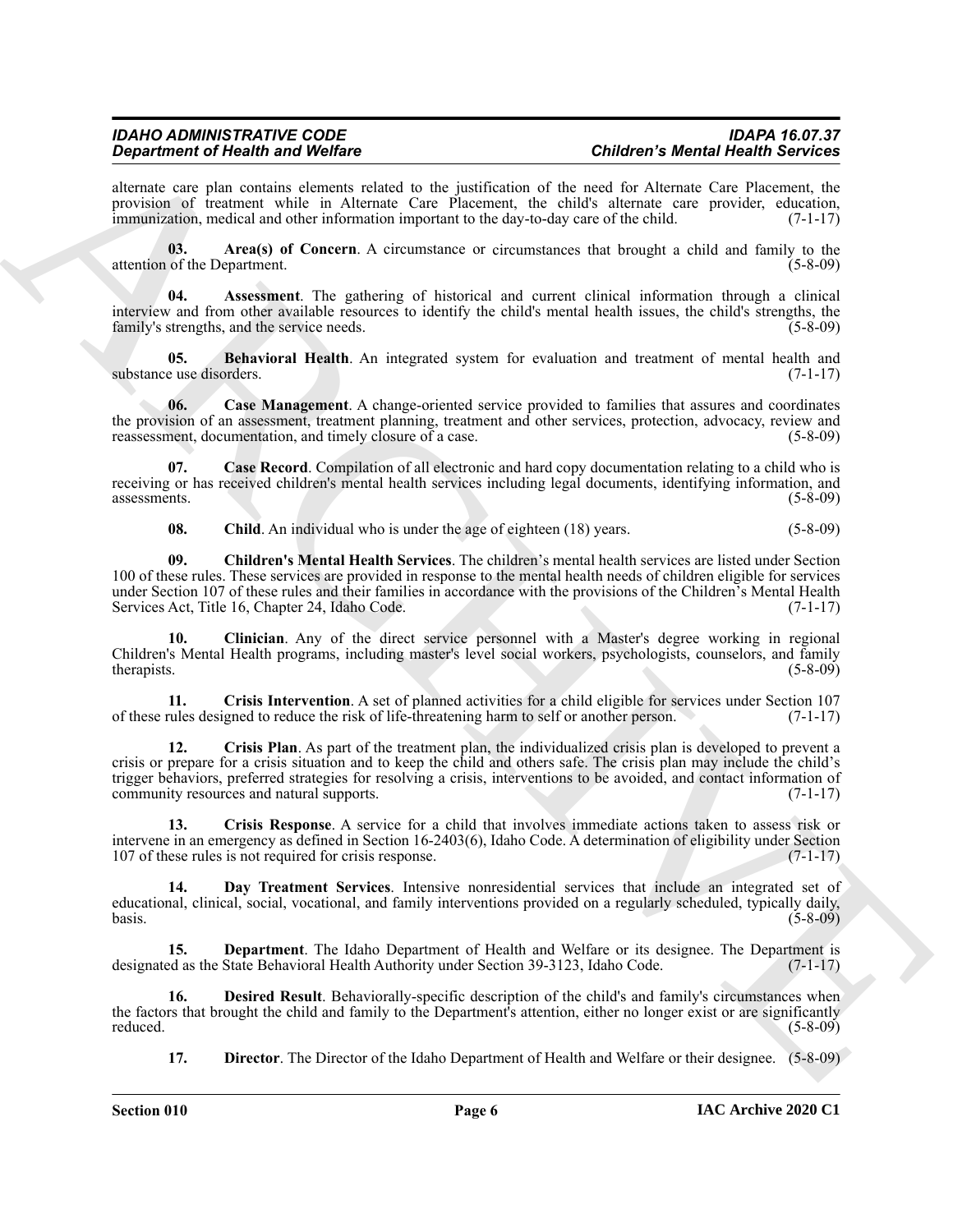Great three Like [C](http://aspe.hhs.gov/poverty/)ontrol is a state of the state of the state of the state of the state of the state of the state of the state of the state of the state of the state of the state of the state of the state of the state of **18. Emergency**. Emergency, as defined in Section 16-2403(6), Idaho Code, means a situation in which the child's condition, as evidenced by recent behavior, poses a significant threat to the health or safety of the child, their family or others, or poses a serious risk of substantial deterioration in the child's condition that cannot be eliminated by the use of supportive services or intervention by the child's parents, or mental health professionals, and treatment in the community while the child remains in their family home. (5-8-09)

<span id="page-6-2"></span><span id="page-6-1"></span>**Extended Family Member of an Indian Child**. As defined by the law or custom of an Indian child's tribe or, in the absence of such law or custom, a person who has reached the age of eighteen (18) and who is an Indian child's grandparent, aunt or uncle, brother or sister, brother-in-law or sister-in-law, niece or nephew, first or second cousin, or stepparent. (5-8-09) (5-8-09)

#### <span id="page-6-3"></span><span id="page-6-0"></span>**011. DEFINITIONS AND ABBREVIATIONS F THROUGH K.**

For the purposes of these rules, the following terms apply: (5-8-09) (5-8-09)

**01. Face-to-Face Contact**. An interaction between Department staff and another individual. The interaction may occur in-person or by electronic means that includes both audio and visual technology that comply with HIPAA and 42 CFR Part 2.  $(7-1-17)$ 

<span id="page-6-6"></span><span id="page-6-5"></span><span id="page-6-4"></span>**02. Family**. A family is two (2) or more persons related by blood, marriage, or adoption. (5-8-09)

**03. Family Support Services**. Assistance provided to a family to assist them in caring for a child eligible for services under Section 107 of these rules. The purpose of family support services is to strengthen adults in their role as parents through the provision of services including: assistance with transportation, family counseling services, training, education, and emergency assistance funds in accordance with IDAPA 16.06.13, "Emergency Assistance for Families and Children." Family support services must be on the treatment plan.  $(7-1-17)$ 

**04. Federal Poverty Guidelines**. Guidelines issued annually by the Federal Department of Health and Human Services establishing the poverty income limits. The federal poverty guidelines for the current year may be found online at http://aspe.hhs.gov/poverty/. (5-8-09)

#### <span id="page-6-8"></span><span id="page-6-7"></span>**05. Guardian**. (5-8-09)

**a.** As set forth under Title 15, Chapter 5, Part 2, Idaho Code, an individual who has been appointed by a court of law to have and exercise the powers and responsibilities of a parent who has not been deprived of custody of their minor and unemancipated child; or (5-8-09)

**b.** The Department, an agency, or an individual, other than a parent, who is acting in the place of a parent (in loco parentis) or, has assumed legal responsibility for, legal custody of, or control of a child. (5-8-09)

**06. Indian**. Any person who is a member of an Indian tribe or who is an Alaska Native and a member of a Regional Corporation as defined in 43 USC 1606. (5-8-09)

<span id="page-6-10"></span><span id="page-6-9"></span>**07.** Indian Child. Any unmarried person who is under the age of eighteen (18) who is: (5-8-09)

**a.** A member of an Indian tribe; or (5-8-09)

**b.** Eligible for membership in an Indian tribe and the biological child of a member of an Indian tribe. (5-8-09)

<span id="page-6-12"></span><span id="page-6-11"></span>**08. Indian Child Welfare Act (ICWA)**. The Indian Child Welfare Act, 25 USC 1901, et seq. (5-8-09)

- **09. Indian Child's Tribe**. (5-8-09)
- **a.** The Indian tribe in which an Indian child is a member or eligible for membership; or (5-8-09)

**b.** In the case of an Indian child who is a member of or eligible for membership in more than one (1)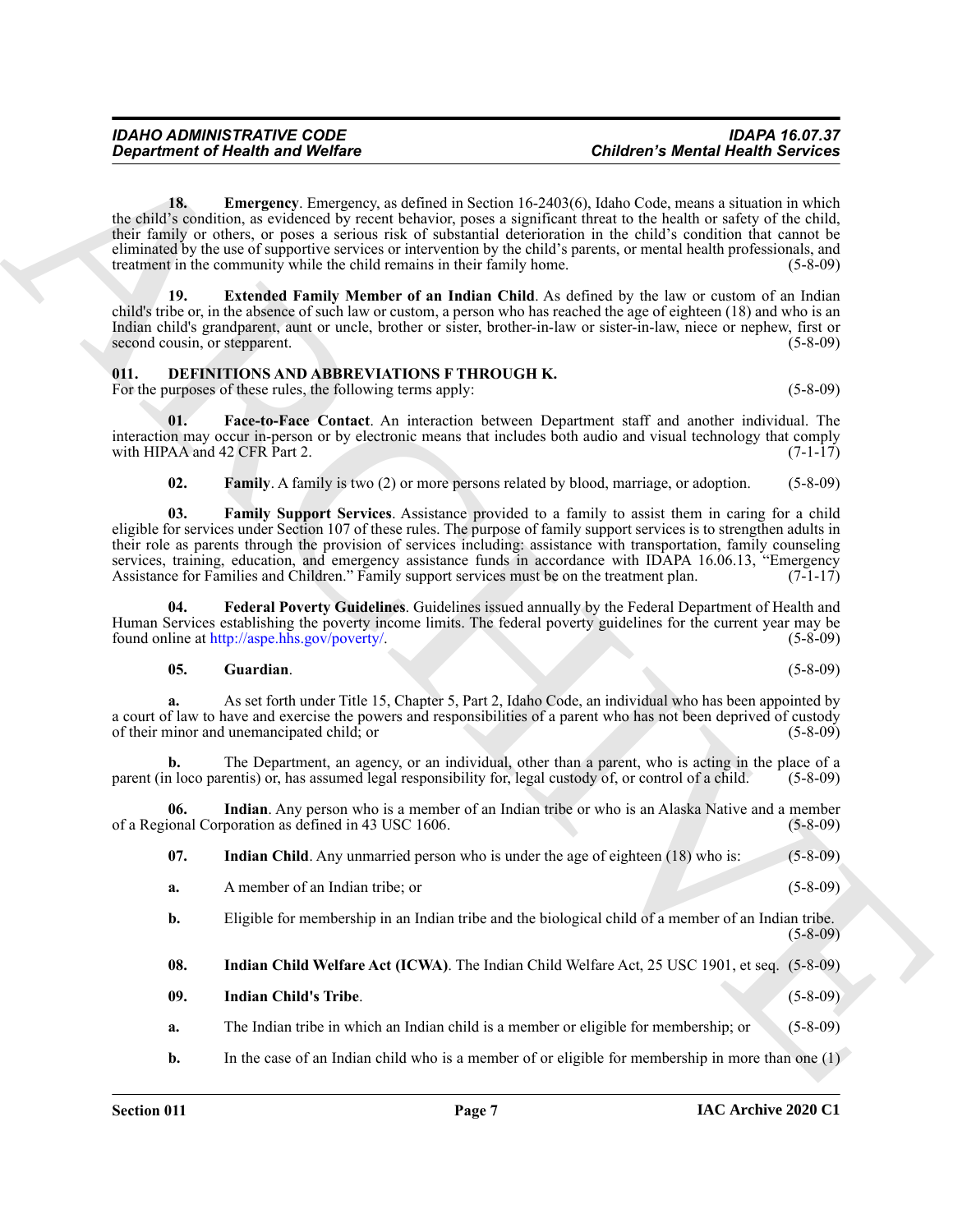# tribe, the Indian tribe with which the Indian child has the more significant contacts. (5-8-09)

*Department of Health and Welfare* 

<span id="page-7-2"></span>**10. Indian Tribe**. Any Indian Tribe, band, nation, or other organized group or community of Indians recognized as eligible for the services provided to Indians by the Secretary because of their status as Indians, including any Alaska Native village as defined in  $43 \text{ USC } 1602(c)$ .  $(5-8-09)$ 

<span id="page-7-3"></span>**11. Inpatient Services**. Mental health and medical services provided to a child admitted to a psychiatric hospital. (5-8-09)

#### <span id="page-7-4"></span><span id="page-7-0"></span>**012. DEFINITIONS AND ABBREVIATIONS L THROUGH R.**

For the purposes of these rules, the following terms apply: (5-8-09) (5-8-09)

<span id="page-7-5"></span>**01. Licensed**. Facilities or programs that are licensed in accordance with the provisions of IDAPA 16.06.02, "Child Care Licensing," or hospitals licensed in accordance with IDAPA 16.03.14, "Hospitals." (5-8-09)

<span id="page-7-6"></span>**02. Medicaid**. Idaho's Medical Assistance Program administered under Title XIX of the Social Security Act.

<span id="page-7-7"></span>**03. Outpatient Services**. Mental health services provided to a child who is not admitted to a psychiatric hospital or in a residential treatment setting. (5-8-09)

<span id="page-7-8"></span>**04. Parent**. A person who, by birth or through adoption, is considered legally responsible for a child. The term "guardian" is not included in the definition of parent. (5-8-09)

<span id="page-7-9"></span>**05. Placement Agreement**. A standardized, written agreement, signed by the Department and a parent or guardian, that outlines specific responsibilities of each party regarding the child's placement in alternate care.

(7-1-17)

<span id="page-7-10"></span>**06. Residential Treatment**. A treatment facility licensed as a children's residential care facility that provides twenty-four (24) hour care in a highly-structured setting delivering substitute parental care and mental health services.

<span id="page-7-11"></span>**07. Respite Care**. Time-limited care provided to children. Respite care is utilized in circumstances that require short term, temporary care of a child by a caregiver different from the child's usual caregiver. The duration of an episode of respite care ranges from one (1) partial day up to fourteen (14) consecutive days. (7-1 an episode of respite care ranges from one  $(1)$  partial day up to fourteen  $(14)$  consecutive days.

#### <span id="page-7-12"></span><span id="page-7-1"></span>**013. DEFINITIONS AND ABBREVIATIONS S THROUGH Z.**

For the purposes of these rules, the following terms apply: (5-8-09) (5-8-09)

<span id="page-7-15"></span><span id="page-7-13"></span>**01. Sliding Fee Scale**. A scale used to determine an individual's cost for services based on Federal Poverty Guidelines and found in IDAPA 16.07.01, "Behavioral Health Sliding Fee Schedules." (5-8-09)

**Considered of Newton Section** 16.<br>
Surface of the simulation constraints are now segmention considered and the simulation of the simulation of the simulation of the simulation of the simulation of the simulation of the s **02. Teens at Risk**. Individuals attending Idaho secondary public schools who have been identified by school personnel or their designee as expressing or exhibiting indications of depression, suicidal inclination, emotional trauma, substance use, or other behaviors or symptoms that indicate the existence of, or that may lead to, the development of mental illness or a substance use disorder. (7-1-17) the development of mental illness or a substance use disorder.

<span id="page-7-14"></span>**03. Teen Early Intervention Specialist**. A person with a master's degree in social work, psychology, marriage and family therapy, counseling, chemical dependency, addictive studies, psychiatric nursing, or very<br>closely-related field of study contracted to work with teens at risk. (5-8-09) closely-related field of study contracted to work with teens at risk.

<span id="page-7-16"></span>**04. Title XIX (Medicaid)**. Title XIX of the Social Security Act, known as Medicaid, is a medical benefits program jointly financed by the federal and state governments and administered by the states. This program pays for medical assistance for certain individuals and families with low income and limited resources. (5-8-09)

<span id="page-7-17"></span>**05. Treatment Foster Care**. A service that provides clinical intervention for children eligible for services under Section 107 of these rules within the private homes of trained, licensed foster families. (7-1-17)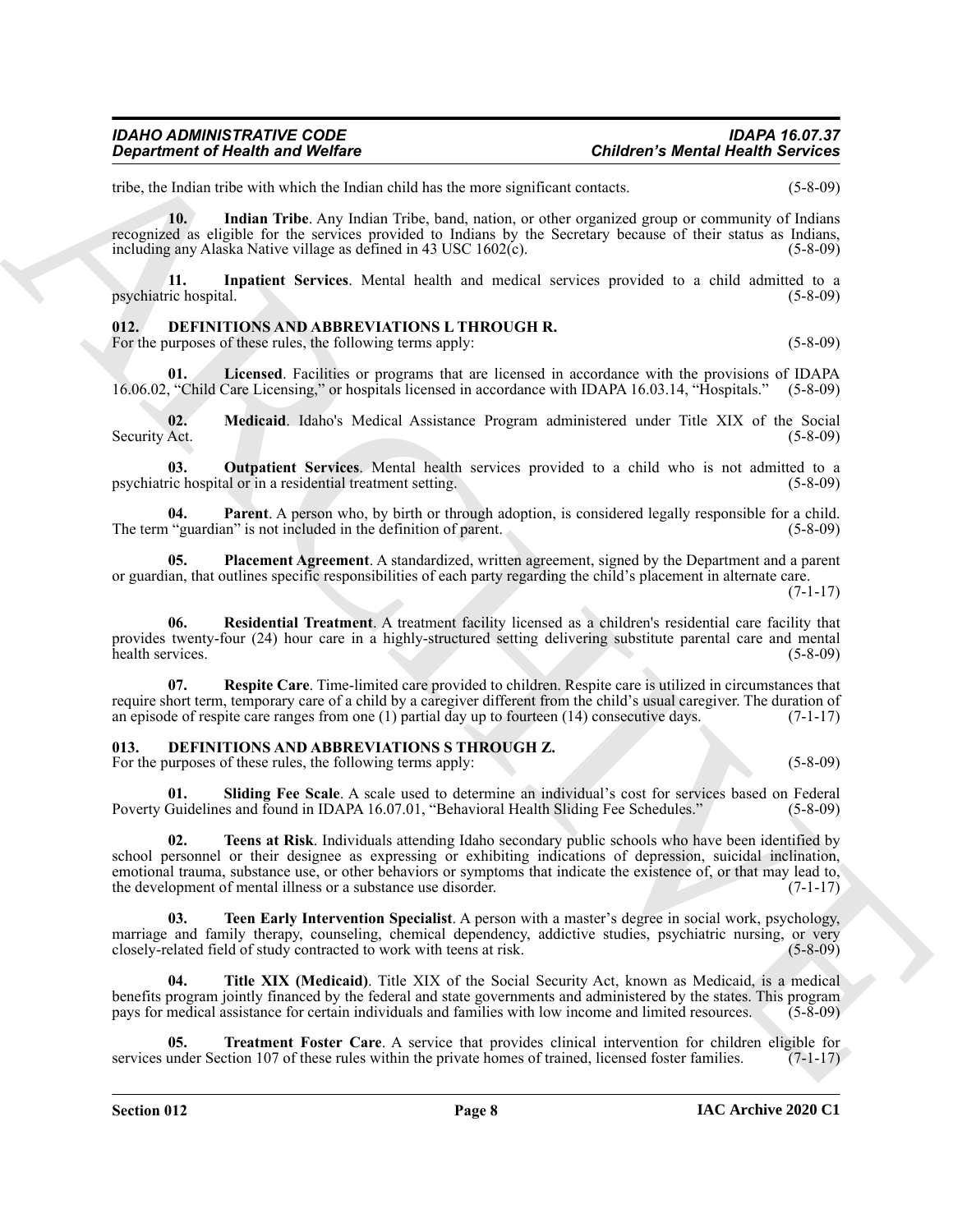#### <span id="page-8-17"></span><span id="page-8-1"></span><span id="page-8-0"></span>**014. -- 099. (RESERVED)**

#### <span id="page-8-4"></span>**CHILDREN'S MENTAL HEALTH SERVICES (Sections 100-199)**

#### <span id="page-8-9"></span><span id="page-8-8"></span><span id="page-8-7"></span><span id="page-8-6"></span><span id="page-8-5"></span><span id="page-8-2"></span>**100. CHILDREN'S MENTAL HEALTH SERVICES.**

<span id="page-8-16"></span>

|                                   | <b>Department of Health and Welfare</b>                                                                                                                                                 | <b>Children's Mental Health Services</b>                                                                                                                                                                                                                                                                                                                                                                                                                                                                                                                                                                                                                                                                                                                                                                                                                                                                                                                                                         |
|-----------------------------------|-----------------------------------------------------------------------------------------------------------------------------------------------------------------------------------------|--------------------------------------------------------------------------------------------------------------------------------------------------------------------------------------------------------------------------------------------------------------------------------------------------------------------------------------------------------------------------------------------------------------------------------------------------------------------------------------------------------------------------------------------------------------------------------------------------------------------------------------------------------------------------------------------------------------------------------------------------------------------------------------------------------------------------------------------------------------------------------------------------------------------------------------------------------------------------------------------------|
| 06.<br>07.                        | The treatment plan also includes the alternate care plan, if the child is in alternate care.<br>in the local community, and are customized to fit the individual culture of the family. | <b>Treatment Plan.</b> The individualized treatment plan describes the child's strengths and needs, short<br>and long-term treatment goals, desired outcomes, and the roles, strategies, resources, and timeframes for coordinated<br>implementation of services and supports. The plan is developed with the child, when possible, and the child's parent<br>or guardian. The treatment plan includes a crisis plan and plans for transitioning out of services or to adult services.<br>$(7-1-17)$<br>Wraparound. Wraparound is a planning process that brings together a team of professionals and<br>citizens working together to support children eligible for services under Section $107$ of these rules and their families.<br>Members of the team include the child, family members, representatives of public and private agencies, civic groups,<br>and other community members. The services and supports focus on the strengths of the child and family, are provided<br>$(7-1-17)$ |
| $014. - 099.$                     | (RESERVED)                                                                                                                                                                              |                                                                                                                                                                                                                                                                                                                                                                                                                                                                                                                                                                                                                                                                                                                                                                                                                                                                                                                                                                                                  |
|                                   |                                                                                                                                                                                         |                                                                                                                                                                                                                                                                                                                                                                                                                                                                                                                                                                                                                                                                                                                                                                                                                                                                                                                                                                                                  |
|                                   | <b>CHILDREN'S MENTAL HEALTH SERVICES</b><br><b>(Sections 100-199)</b>                                                                                                                   |                                                                                                                                                                                                                                                                                                                                                                                                                                                                                                                                                                                                                                                                                                                                                                                                                                                                                                                                                                                                  |
| 100.<br>each region:              | <b>CHILDREN'S MENTAL HEALTH SERVICES.</b>                                                                                                                                               | The Department is the lead agency in establishing and coordinating community supports, services, and treatment for<br>children eligible for services under Section 107 of these rules and their families. The following services, as defined<br>under Sections 010 through 013 of these rules, are provided by or through Children's Mental Health field offices in<br>$(7-1-17)$                                                                                                                                                                                                                                                                                                                                                                                                                                                                                                                                                                                                                |
| 01.                               | Assessment.                                                                                                                                                                             | $(5-8-09)$                                                                                                                                                                                                                                                                                                                                                                                                                                                                                                                                                                                                                                                                                                                                                                                                                                                                                                                                                                                       |
| 02.                               | <b>Case Management.</b>                                                                                                                                                                 | $(5-8-09)$                                                                                                                                                                                                                                                                                                                                                                                                                                                                                                                                                                                                                                                                                                                                                                                                                                                                                                                                                                                       |
| 03.                               | <b>Crisis Response.</b>                                                                                                                                                                 | $(5-8-09)$                                                                                                                                                                                                                                                                                                                                                                                                                                                                                                                                                                                                                                                                                                                                                                                                                                                                                                                                                                                       |
| 04.                               | Day Treatment Services.                                                                                                                                                                 | $(5-8-09)$                                                                                                                                                                                                                                                                                                                                                                                                                                                                                                                                                                                                                                                                                                                                                                                                                                                                                                                                                                                       |
| 05.                               | <b>Family Support Services.</b>                                                                                                                                                         | $(5-8-09)$                                                                                                                                                                                                                                                                                                                                                                                                                                                                                                                                                                                                                                                                                                                                                                                                                                                                                                                                                                                       |
| 06.                               | <b>Inpatient Services.</b>                                                                                                                                                              | $(5-8-09)$                                                                                                                                                                                                                                                                                                                                                                                                                                                                                                                                                                                                                                                                                                                                                                                                                                                                                                                                                                                       |
| 07.                               | <b>Outpatient Services.</b>                                                                                                                                                             | $(5-8-09)$                                                                                                                                                                                                                                                                                                                                                                                                                                                                                                                                                                                                                                                                                                                                                                                                                                                                                                                                                                                       |
| 08.                               | <b>Residential Treatment.</b>                                                                                                                                                           | $(5-8-09)$                                                                                                                                                                                                                                                                                                                                                                                                                                                                                                                                                                                                                                                                                                                                                                                                                                                                                                                                                                                       |
| 09.                               | <b>Respite Care.</b>                                                                                                                                                                    | $(5-8-09)$                                                                                                                                                                                                                                                                                                                                                                                                                                                                                                                                                                                                                                                                                                                                                                                                                                                                                                                                                                                       |
| 10.                               | <b>Treatment Foster Care.</b>                                                                                                                                                           | $(5 - 8 - 09)$                                                                                                                                                                                                                                                                                                                                                                                                                                                                                                                                                                                                                                                                                                                                                                                                                                                                                                                                                                                   |
| 11.                               | Wraparound.                                                                                                                                                                             | $(5-8-09)$                                                                                                                                                                                                                                                                                                                                                                                                                                                                                                                                                                                                                                                                                                                                                                                                                                                                                                                                                                                       |
| 101.<br>a Teens at Risk contract. | <b>TEENS AT RISK PROGRAM.</b>                                                                                                                                                           | The Teens at Risk program is for individuals attending Idaho secondary public schools who have been identified by<br>school personnel or their designee as expressing or exhibiting indications of depression, suicidal inclination,<br>emotional trauma, substance use, or other behaviors or symptoms that indicate the existence of, or that may lead to,<br>the development of mental illness or a substance use disorder. The Department may enter into contracts for Teens at<br>Risk programs in cooperation with Idaho public school districts subject to Department appropriations and available<br>funding for this program. The Department reserves the right to make the final determination to award a school district<br>$(5-8-09)$                                                                                                                                                                                                                                                |
| 01.                               |                                                                                                                                                                                         | Application. School districts may apply to the Department through a competitive application<br>process. The Department will provide written information to the State Department of Education and interested school                                                                                                                                                                                                                                                                                                                                                                                                                                                                                                                                                                                                                                                                                                                                                                               |

#### <span id="page-8-19"></span><span id="page-8-18"></span><span id="page-8-15"></span><span id="page-8-14"></span><span id="page-8-13"></span><span id="page-8-12"></span><span id="page-8-11"></span><span id="page-8-10"></span><span id="page-8-3"></span>**101. TEENS AT RISK PROGRAM.**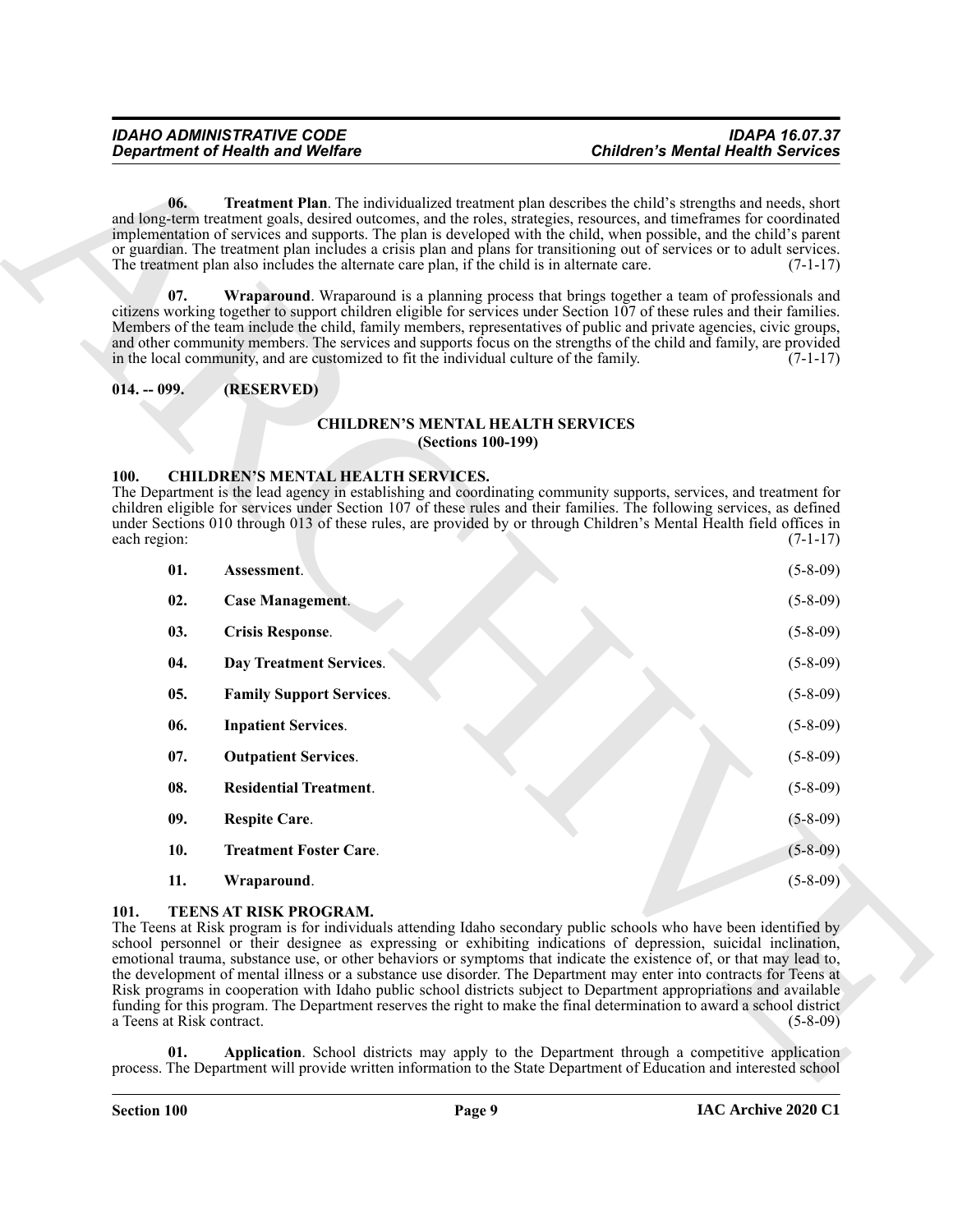#### <span id="page-9-7"></span><span id="page-9-5"></span>**02. Contracting Process**. (5-8-09)

|                | <b>Department of Health and Welfare</b>                                                                                                   | <b>Children's Mental Health Services</b>                                                                                                                                                                                                                                                                                                                                                                                                                                                                                                                                                                                                                                                                                                                                                                                         |
|----------------|-------------------------------------------------------------------------------------------------------------------------------------------|----------------------------------------------------------------------------------------------------------------------------------------------------------------------------------------------------------------------------------------------------------------------------------------------------------------------------------------------------------------------------------------------------------------------------------------------------------------------------------------------------------------------------------------------------------------------------------------------------------------------------------------------------------------------------------------------------------------------------------------------------------------------------------------------------------------------------------|
|                | on the prescribed forms and consistent with Department instructions will be considered for evaluation.                                    | districts on the amount of funding available, closing date for submission of applications, and information on how to<br>obtain application forms and instructions by July 1 of each year that funding is available. Only applications submitted<br>$(5-8-09)$                                                                                                                                                                                                                                                                                                                                                                                                                                                                                                                                                                    |
| 02.            | <b>Contracting Process.</b>                                                                                                               | $(5-8-09)$                                                                                                                                                                                                                                                                                                                                                                                                                                                                                                                                                                                                                                                                                                                                                                                                                       |
| a.             | determination of contracts for Teens at Risk programs.                                                                                    | A team comprised of at least one (1) Department staff person, a representative from the state<br>Department of Education, a representative from the local school district, and a parent, will evaluate the applications<br>from school districts for contracts for Teens at Risk programs. The evaluation criteria will include the demonstrated<br>need for the program in the school district and the contribution the school district is providing to the program, with a<br>preference for rural school districts. The Department will consider the team recommendations and make the final<br>$(5-8-09)$                                                                                                                                                                                                                    |
| $\mathbf{b}$ . | specific funding appropriated by the legislature for this program.                                                                        | The number of school districts awarded a Teens at Risk program will depend upon the amount of<br>$(5-8-09)$                                                                                                                                                                                                                                                                                                                                                                                                                                                                                                                                                                                                                                                                                                                      |
|                | implementation of the program.                                                                                                            | The Department will enter into a written contract with each school district awarded a Teens at Risk<br>program. The contract will set forth the terms, services, data collecting, funding, and other activities prior to the<br>$(5-8-09)$                                                                                                                                                                                                                                                                                                                                                                                                                                                                                                                                                                                       |
| 03.            | Risk program will not incur a financial obligation for services provided by the program.                                                  | Services. Teen early intervention specialists hired or under contract with the school district will be<br>available to serve teens at risk within the school setting and offer group counseling, recovery support, suicide<br>prevention and other mental health and substance use disorder counseling services as needed. Teens at risk who are<br>not enrolled in public schools may only participate in services if assigned by a judge and with the permission of the<br>local school administrator who administers the Teens at Risk program. Parents of teens participating in the Teens at<br>$(5-8-09)$                                                                                                                                                                                                                  |
| 04.            | used to evaluate the program may include:                                                                                                 | <b>Outcomes.</b> The Department will gather data and evaluate the effectiveness of the Teens at Risk<br>program. In accordance with Section 16-2404A(7), Idaho Code, the Department may contract with state universities<br>or colleges to assist in the identification of appropriate data elements, data collection, and evaluation. Data elements<br>$(5-8-09)$                                                                                                                                                                                                                                                                                                                                                                                                                                                               |
| a.             | Teen arrests, detention, and commitments to state custody;                                                                                | $(5-8-09)$                                                                                                                                                                                                                                                                                                                                                                                                                                                                                                                                                                                                                                                                                                                                                                                                                       |
| b.             | Teen suicide rates;                                                                                                                       | $(5-8-09)$                                                                                                                                                                                                                                                                                                                                                                                                                                                                                                                                                                                                                                                                                                                                                                                                                       |
| c.             | Impacts on juvenile mental health and drug courts;                                                                                        | $(5-8-09)$                                                                                                                                                                                                                                                                                                                                                                                                                                                                                                                                                                                                                                                                                                                                                                                                                       |
| d.             | Access to mental health services; and                                                                                                     | $(5-8-09)$                                                                                                                                                                                                                                                                                                                                                                                                                                                                                                                                                                                                                                                                                                                                                                                                                       |
| e.             | Academic achievement and school disciplinary actions.                                                                                     | $(5 - 8 - 09)$                                                                                                                                                                                                                                                                                                                                                                                                                                                                                                                                                                                                                                                                                                                                                                                                                   |
| $102. - 104.$  | (RESERVED)                                                                                                                                |                                                                                                                                                                                                                                                                                                                                                                                                                                                                                                                                                                                                                                                                                                                                                                                                                                  |
| 105.           | ACCESSING CHILDREN'S MENTAL HEALTH SERVICES.<br>for services. An application for services must be signed by a child's parent or guardian. | Children's mental health services may be accessed either through an application for services or through a court order<br>$(5-8-09)$                                                                                                                                                                                                                                                                                                                                                                                                                                                                                                                                                                                                                                                                                              |
| 106.           | MENTAL HEALTH ASSESSMENT.<br>in order to complete the assessment process.                                                                 | Once an application has been signed or a court order has been received for children's mental health services, the<br>Department will schedule and conduct a mental health assessment. Each mental health assessment will be<br>documented using the Department's Idaho Standard Mental Health Assessment Report at http://<br>www.healthandwelfare.idaho.gov. A Department clinician will either complete a mental health assessment, or, at the<br>Department's discretion, accept an assessment completed by another mental health professional. In order to be<br>considered, assessments completed by other mental health professionals must have occurred within ninety (90) days<br>prior to the date of application or court order. The Department clinician will gather additional information, as needed,<br>$(5-8-09)$ |

#### <span id="page-9-6"></span><span id="page-9-0"></span>**102. -- 104. (RESERVED)**

#### <span id="page-9-3"></span><span id="page-9-1"></span>**105. ACCESSING CHILDREN'S MENTAL HEALTH SERVICES.**

#### <span id="page-9-4"></span><span id="page-9-2"></span>**106. MENTAL HEALTH ASSESSMENT.**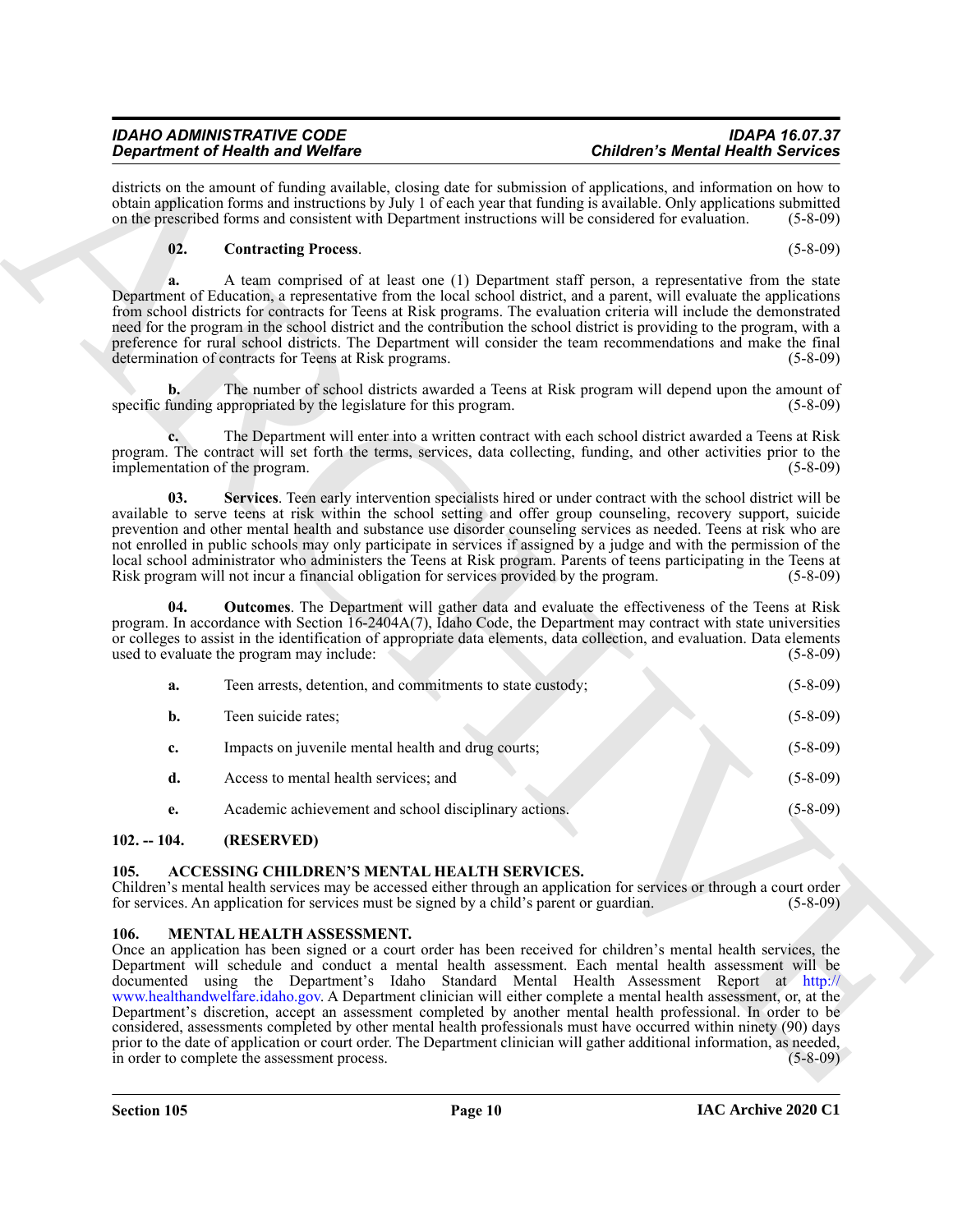#### <span id="page-10-7"></span><span id="page-10-3"></span><span id="page-10-0"></span>**107. ELIGIBILITY DETERMINATION.**

<span id="page-10-5"></span><span id="page-10-4"></span>

| a. | Be under eighteen (18) years of age; |  | $(5 - 8 - 09)$ |
|----|--------------------------------------|--|----------------|
|----|--------------------------------------|--|----------------|

#### <span id="page-10-6"></span><span id="page-10-1"></span>**108. -- 109. (RESERVED)**

#### <span id="page-10-10"></span><span id="page-10-9"></span><span id="page-10-8"></span><span id="page-10-2"></span>**110. NOTICE OF DECISION ON ELIGIBILITY.**

|                             | <b>Department of Health and Welfare</b>                                                                                                                                                                                                                                                                                                                                                                                                               |                                                                                                           | <b>Children's Mental Health Services</b> |
|-----------------------------|-------------------------------------------------------------------------------------------------------------------------------------------------------------------------------------------------------------------------------------------------------------------------------------------------------------------------------------------------------------------------------------------------------------------------------------------------------|-----------------------------------------------------------------------------------------------------------|------------------------------------------|
| 107.                        | <b>ELIGIBILITY DETERMINATION.</b>                                                                                                                                                                                                                                                                                                                                                                                                                     |                                                                                                           |                                          |
| 01.                         | children who are eligible for mental health services through the Department will be established by the Department.<br>The Department may, in its sole discretion, limit or prioritize mental health services, define eligibility criteria, or<br>establish the number of persons eligible based upon such factors as court-ordered services, availability of funding, the<br>degree of financial need, the degree of clinical need, or other factors. | The Department Determines Eligibility for Mental Health Services. The total number of                     | $(4-7-11)$                               |
| 02.                         | application to the Department, the applicant must:                                                                                                                                                                                                                                                                                                                                                                                                    | <b>Eligibility Requirements.</b> To be eligible for children's mental health services through a voluntary | $(5 - 8 - 09)$                           |
| a.                          | Be under eighteen $(18)$ years of age;                                                                                                                                                                                                                                                                                                                                                                                                                |                                                                                                           | $(5-8-09)$                               |
| b.                          | Reside within the state of Idaho;                                                                                                                                                                                                                                                                                                                                                                                                                     |                                                                                                           | $(5-8-09)$                               |
|                             | alone, does not constitute an eligible mental health diagnosis, although one (1) or more of these conditions may co-<br>exist with an eligible mental health diagnosis; and                                                                                                                                                                                                                                                                           | Have a DSM-5 mental health diagnosis. A substance use disorder alone, or developmental disorder           | $(7-1-19)$                               |
| d.                          |                                                                                                                                                                                                                                                                                                                                                                                                                                                       | Have a substantial functional impairment as assessed by using the Department's approved tool.             | $(7-1-17)$                               |
| 03.                         | provide assessment, treatment, and services under the Children's Mental Health Services Act, Title 16, Chapter 24,<br>Idaho Code and the Juvenile Corrections Act, Title 20, Chapter 5, Idaho Code. Subject to court approval, the<br>Department will make efforts to include parents and guardians in the assessment, treatment, and service planning<br>process. Parents or guardians retain custody of the child.                                  | Court-Ordered Assessment, Treatment, and Services. The court may order the Department to                  | $(7-1-17)$                               |
| 04.                         | 107.03 of this rule is not eligible for children's mental health services, other than crisis response. A child with a<br>diagnosis of substance use disorder alone, or developmental disorder alone, may be eligible for Department services<br>under IDAPA 16.07.17, "Substance Use Disorders Services" or IDAPA 16.04.11, "Developmental Disabilities<br>Agencies," for substance use or developmental disability services.                         | Ineligible Conditions. A child who does not meet the requirements under Subsections 107.02 or             | $(7-1-17)$                               |
| $108. - 109.$               | (RESERVED)                                                                                                                                                                                                                                                                                                                                                                                                                                            |                                                                                                           |                                          |
| <b>110.</b>                 | <b>NOTICE OF DECISION ON ELIGIBILITY.</b>                                                                                                                                                                                                                                                                                                                                                                                                             |                                                                                                           |                                          |
| 01.<br>notice will include: | for children's mental health services, in accordance with Section 107 of these rules, within thirty (30) calendar days<br>of receipt of a signed application for services. Within five (5) working days of the determination of eligibility, the<br>Department will send written notification to the child's parent or guardian of the eligibility determination. The written                                                                         | Notification of Eligibility Determination. The Department will determine the child's eligibility          | $(7-1-17)$                               |
| a.                          | The child's name and identifying information;                                                                                                                                                                                                                                                                                                                                                                                                         |                                                                                                           | $(5-8-09)$                               |
| b.                          | A statement of the decision;                                                                                                                                                                                                                                                                                                                                                                                                                          |                                                                                                           | $(5-8-09)$                               |
| c.                          | A concise statement of the reasons for the decision; and                                                                                                                                                                                                                                                                                                                                                                                              |                                                                                                           | $(5-8-09)$                               |
| d.                          |                                                                                                                                                                                                                                                                                                                                                                                                                                                       | The process for pursuing an administrative appeal regarding eligibility determinations.                   | $(5-8-09)$                               |
| 02.                         | health services through the Department, the Department clinician must inform the child's parent or guardian that they<br>have the right to reject the services offered by the Department, unless imposed by court order.                                                                                                                                                                                                                              | Parental Rights. If the Department determines that an applicant is eligible for children's mental         | $(5-8-09)$                               |
|                             |                                                                                                                                                                                                                                                                                                                                                                                                                                                       |                                                                                                           |                                          |
|                             |                                                                                                                                                                                                                                                                                                                                                                                                                                                       |                                                                                                           |                                          |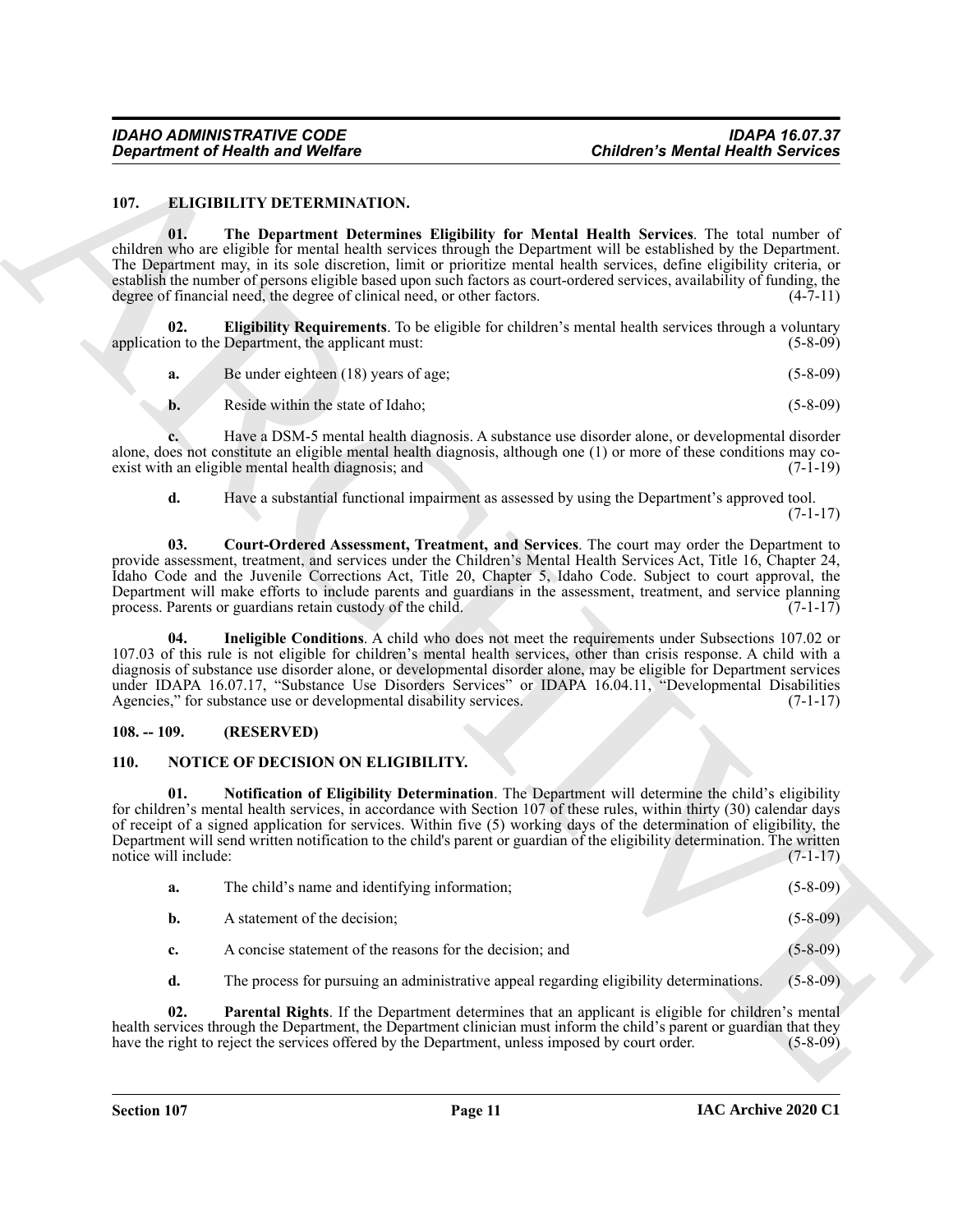<span id="page-11-7"></span>**03. Other Information that Must be Provided to the Parent**. The clinician must also inform the parent that fees may be incurred for certain services, in accordance with IDAPA 16.07.01, "Behavioral Health Sliding Fee Schedules," and that a parent has financial responsibility for the child. (5-8-09) (5-8-09)

<span id="page-11-8"></span>**04. Reapplication for Mental Health Services**. If the Department determines that a child is not eligible for children's mental health services through the Department, the child's parent or guardian may reapply after  $six (6)$  months or at any time upon a showing of a substantial, material change in circumstances. (5-8-09)

#### <span id="page-11-0"></span>**111. -- 114. (RESERVED)**

#### <span id="page-11-10"></span><span id="page-11-1"></span>**115. TREATMENT PLAN.**

<span id="page-11-12"></span>A treatment plan will be developed by the Department, a parent or guardian, and the child, if appropriate, and may include the service provider or service providers. This plan will be specific, measurable, and realistic in the identification of the goal(s), relevant areas of concern, and desired results. (7-1-17)

**Considered Friedrich and Value of Friedrich Schwarz (Columnication Columnication Columnication Columnication Columnication (Columnication Columnication Columnication Columnication Columnication Columnication (Columnicati 01. Development of Treatment Plan**. A treatment plan will be completed within fifteen (15) days of the date the child was determined eligible for children's mental health services. The parent or guardian must be given the opportunity to participate in the development of the treatment plan and sign it. The parent or guardian must sign the treatment plan indicating their agreement with service needs identified and their participation in its development. If these signatures, indicating participation in the development of the treatment plan are not obtained, the reason the signatures were not obtained must be documented in the record, including the reason for the parent's or guardian's refusal to sign. If the services are court-ordered and the parent or guardian refuses to sign the plan, the refusal must also be documented on the plan. If the services are voluntary and the parent or guardian refuses to sign the plan, the Department may close the case. (7-1-17)

<span id="page-11-11"></span>**02. Annual Development of Treatment Plan**. The Department will develop a plan at least annually. The parent or guardian will be given the opportunity to participate in the annual development of the treatment plan and to sign it.  $(7-1-17)$ 

<span id="page-11-14"></span>**03. One Hundred Twenty Day Review**. Treatment plans are to be reviewed with the family at least once every one hundred twenty (120) days. (7-1-17)

<span id="page-11-13"></span>**04. Goals and Tasks**. Treatment plans must include a long-term goal that identifies specific behavior changes, have measurable desired results, and have specific tasks that identify by whom, how, and when the tasks will be completed.

#### <span id="page-11-9"></span><span id="page-11-2"></span>**116. OUTCOMES FOR CHILDREN'S MENTAL HEALTH SERVICES.**

Outcomes for children's mental health services are measured through the administration of a satisfaction survey and the Department-approved standardized functional assessment tool. (7-1-17)

#### <span id="page-11-4"></span><span id="page-11-3"></span>**117. CASE RECORDS.**

<span id="page-11-5"></span>**01. Electronic and Physical Files**. The Department must maintain an electronic file and a physical file containing information on each child receiving children's mental health services. The physical file may include nonelectronic documentation such as originals or copies of all court orders, birth certificates, social security cards, and assessment information that originates outside the Department. (7-1-17) assessment information that originates outside the Department.

<span id="page-11-6"></span>**Storage of Records.** All physical case records must be stored in a secure file storage area away from public access, and retained not less than five (5) years after the case is closed, after which they may be destroyed. (7-1-17) destroyed. (7-1-17)

Exception for Adoption Records. Complete family case records involving adoptive placements must be forwarded to the Department's central adoption unit for permanent storage. (7-1-17)

**b.** Exception for Case Records Involving an Indian Child. A case record involving an Indian child must be available at any time at the request of an Indian child's tribe or the Secretary of the Interior. (7-1-17)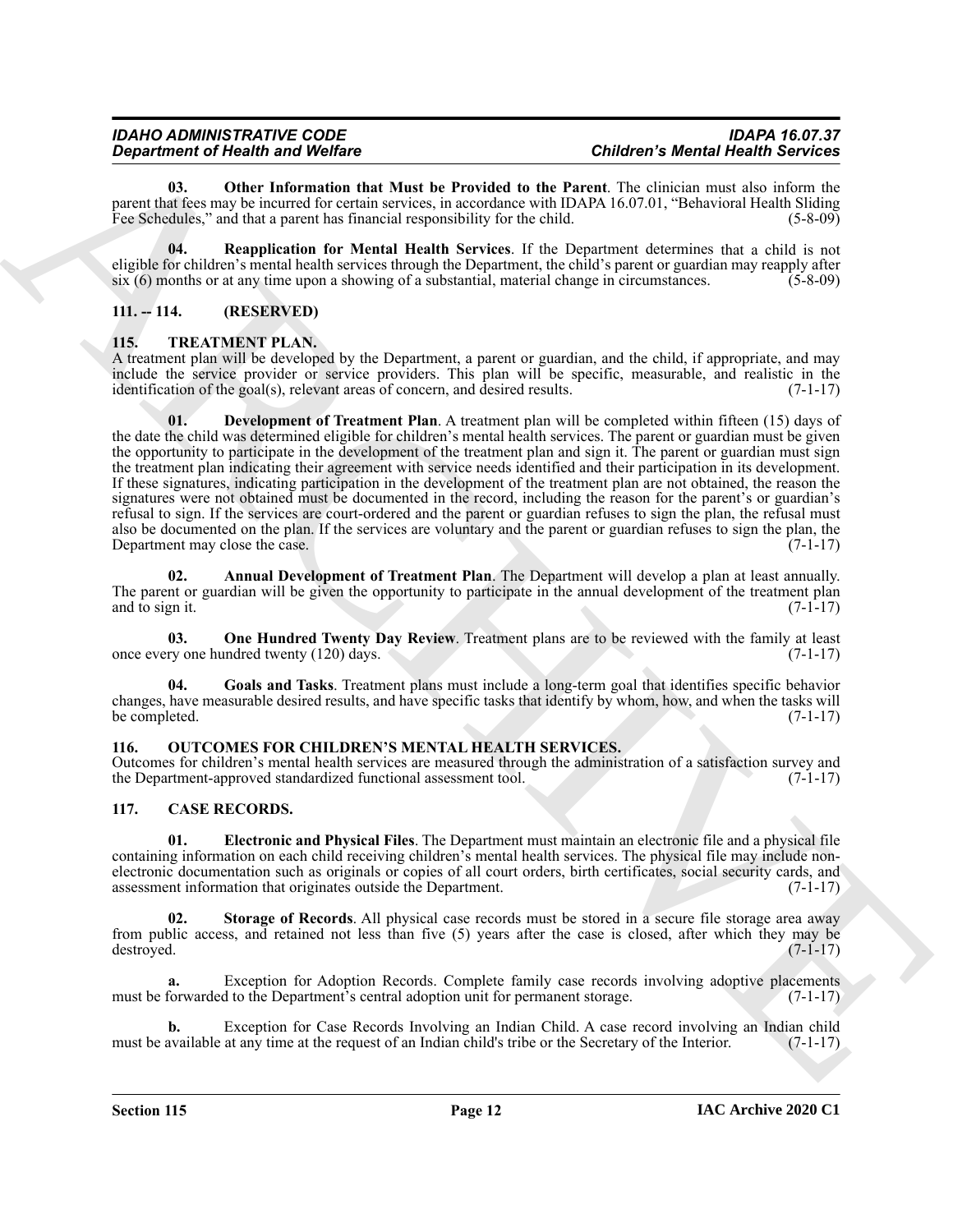## *Department of Health and Welfare*

## *IDAHO ADMINISTRATIVE CODE IDAPA 16.07.37*

#### <span id="page-12-14"></span><span id="page-12-0"></span>**118. USE OF PUBLIC FUNDS AND BENEFITS.**

**Contents of New York 1000** Website 11 Contents of New York 11 Contents and the state of New York 11 Contents and the state of New York 11 Contents and the state of New York 11 Contents and the state of New York 11 Conten Public funds and benefits will be used to provide services for children eligible for services under Section 107 of these rules and their families. Services should be planned and implemented to maximize the support of the family's ability to provide adequate safety and well-being for the child at home. If the child cannot receive adequate services within the family home, the Department will arrange services to minimize the need for institutional or alternate care placement. Services will be individually planned with the family to meet the unique needs of each child and family. The Department will not require a parent or guardian to relinquish custody of the child in order to receive Department-funded services. (7-1-17)

#### <span id="page-12-12"></span><span id="page-12-1"></span>**119. FINANCIAL RESPONSIBILITY OF PARENT(S).**

Parent(s) of a child eligible for services under Section 107 of these rules who is receiving outpatient services either directly from the Department, or through Department contracts with private providers, are financially responsible for services provided to their child and to their family, including court-ordered children's mental health services. The financial responsibility for each service will be in accordance with the ability of parent(s) to pay as determined under IDAPA 16.07.01, "Behavioral Health Sliding Fee Schedules." Parent(s) will not incur a financial obligation for services provided to their child through a Teens at Risk program.

#### <span id="page-12-13"></span><span id="page-12-2"></span>**120. SLIDING FEE SCHEDULE FOR CHILDREN'S MENTAL HEALTH OUTPATIENT SERVICES.**

The fee charged to parents for outpatient children's mental health services is determined using the sliding fee schedule under IDAPA 16.07.01, "Behavioral Health Sliding Fee Schedules," Section 300. (5-8-09)

#### <span id="page-12-11"></span><span id="page-12-3"></span>**121. FEE DETERMINATION FOR CHILDREN'S MENTAL HEALTH OUTPATIENT SERVICES.**

Prior to the delivery of outpatient services, a "Fee Determination" form must be completed by a child's parent when requesting children's mental health services. The fee determination process includes the considerations found under IDAPA 16.07.01, "Behavioral Health Sliding Fee Schedules," Section 400. (5-8-09)

#### <span id="page-12-5"></span><span id="page-12-4"></span>**122. -- 199. (RESERVED)**

### <span id="page-12-7"></span>**ALTERNATE CARE PLACEMENT**

**(Sections 200-299)**

#### <span id="page-12-8"></span><span id="page-12-6"></span>**200. AUTHORITY FOR ALTERNATE CARE PLACEMENT.**

The Department may place a child into alternate care under either of the following conditions in Subsection 200.01 or 200.02 of this rule: (7-1-17)

<span id="page-12-9"></span>**01. Court Order**. The Department may place a child into alternate care when the Department has been by the Court to provide alternate care for a child. (3-20-20) ordered by the Court to provide alternate care for a child.

**a.** A placement agreement must be developed by the Department and the parent or guardian prior to the child's placement in alternate care. (3-20-20)

**b.** The treatment plan will identify areas of concern, goals, desired outcomes, time frames, tasks, and task responsibilities. (3-20-20)

**c.** The placement agreement entered into between the Department and a parent or guardian may be revoked with a twenty-four (24) hour notice by the child's parent or guardian. If notice is given by the parent or guardian, the Department will notify the court. (3-20-20)

<span id="page-12-10"></span>**02. Voluntary Placement**. The Department may place a child into alternate care with the Department when a parent or guardian is no longer able to maintain a child eligible for services under Section 107 of these rules in the child's home and the Department determines that the child would benefit from alternate care and treatment services. (3-20-20) services. (3-20-20)

**a.** A treatment plan, alternate care plan, and a placement agreement must be developed by the Department and the parent or guardian prior to the child's placement in alternate care. The treatment plan will identify areas of concern, goals, desired outcomes, time frames, tasks and task responsibilities. (3-20-20) identify areas of concern, goals, desired outcomes, time frames, tasks and task responsibilities.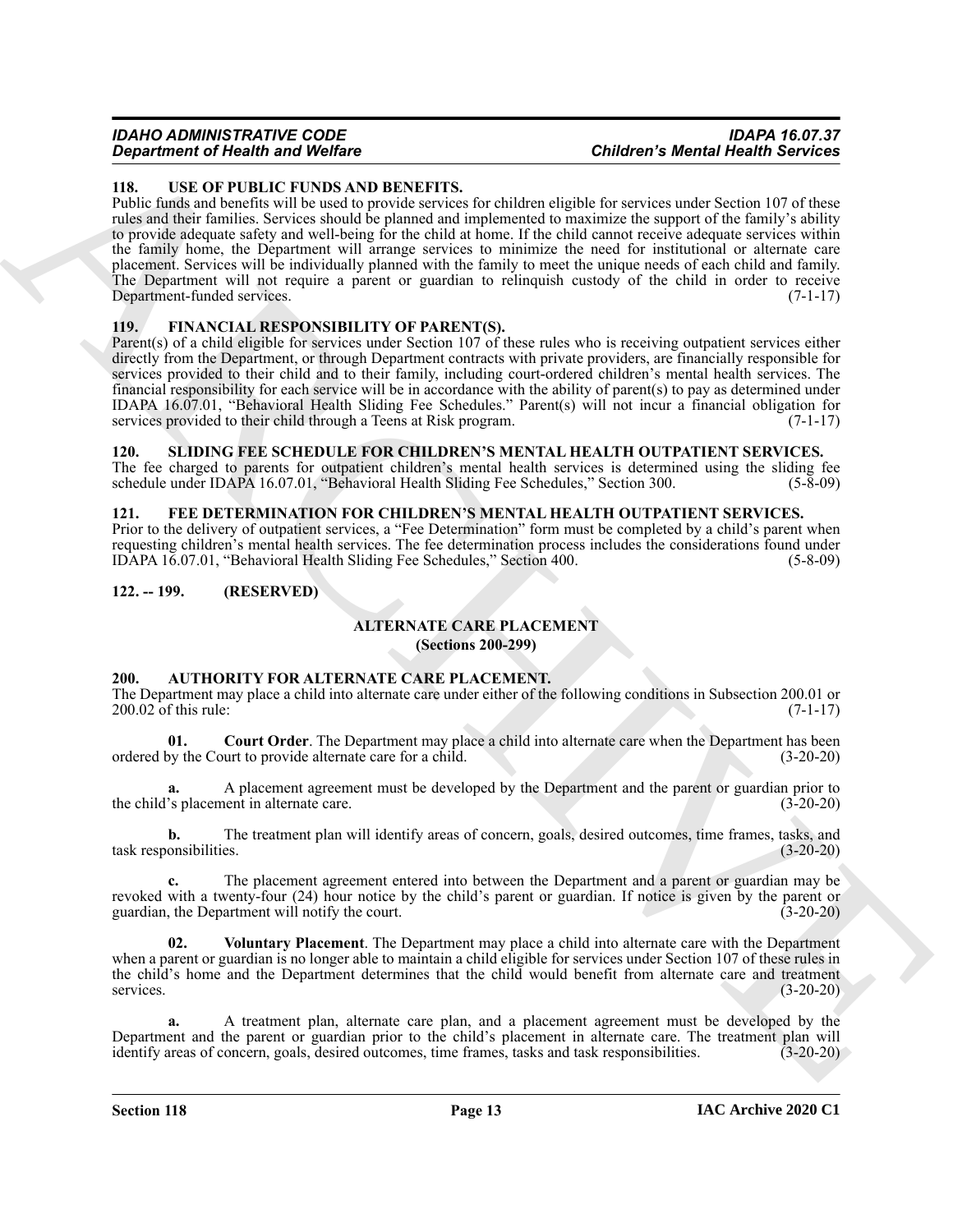## *Department of Health and Welfare*

The placement agreement entered into between the Department and a parent or guardian may be enty-four (24) hour notice by the child's parent or guardian. (3-20-20) revoked with a twenty-four  $(24)$  hour notice by the child's parent or guardian.

#### <span id="page-13-4"></span><span id="page-13-0"></span>**201. PROTECTIONS FOR CHILDREN IN ALTERNATE CARE.**

**01. Statutory Requirements**. The Department must arrange alternate care in accordance with the protections established in:

<span id="page-13-9"></span>

|  | а. | The Children's Mental Health Services Act, Title 16, Chapter 24, Idaho Code; | $(5 - 8 - 09)$ |
|--|----|------------------------------------------------------------------------------|----------------|
|--|----|------------------------------------------------------------------------------|----------------|

**b.** The Child Protective Act, Title 16, Chapter 16, Idaho Code; and (5-8-09)

<span id="page-13-8"></span><span id="page-13-7"></span>**c.** The Indian Child Welfare Act, 25 USC 1901, et seq. (5-8-09)

**02. Requirement for Licensure**. A child that is placed in alternate care must be placed in a licensed foster home, licensed residential care facility, or in a licensed hospital. (5-8-09)

**03. Out-of-State Placement**. Placement of a child in an alternate care setting outside the state of Idaho requires that the Department comply with the Interstate Compact on the Placement of Children, in accordance with Section 16-2102, Idaho Code. (5-8-09)

<span id="page-13-5"></span>**04. Least Restrictive Setting**. Whenever possible, the Department will arrange placement: (7-1-17)

**a.** In the least restrictive setting available that will meet the child's mental health treatment needs; and (7-1-17)

**b.** That is in close proximity to the parent or guardian. (7-1-17)

**c.** If the placement does not meet the requirements of Subsections 201.04.a. and 201.04.b. of this rule, the Department will provide written justification to the child's parent or guardian by way of the Alternate Care Plan that the placement is in the best interests of the child. (7-1-17)

**05. Visitation for Child's Parent or Guardian**. Visitation arrangements will be documented in the alternate care plan. (7-1-17)

#### <span id="page-13-10"></span><span id="page-13-6"></span>**06. Notification to Parents or Guardians of Change in Placement**. (7-1-17)

**a.** The Department will provide written notification to the child's parent or guardian no later than seven (7) days after a child's change of placement. (7-1-17)

Gegardment of Nearly Works on Containing the systems the Department of space of the systems of the systems of the systems of the systems of the systems of the systems of the systems of the systems of the systems of the sy **b.** If an Indian child under jurisdiction of the court is relocated to another alternate care setting, similar notice must be sent to the child's Indian custodian, and the child's tribe. Wherever these rules require notice to the parent or custodian and tribe of an Indian child, notice must also be provided to the Secretary of the Interior by certified mail with return receipt requested to Department of the Interior, Bureau of Indian Services, Division of Social Services, Code 450, Mail Stop 310-SIB, 1849 C Street, N.W., Washington, D.C. 20240. In addition, under 25 CFR Section 23.11, copies of such notices must be sent by certified mail with return receipt requested to the Portland Area Director, Bureau of Indian Affairs, 911 NE 11th Avenue, Portland, OR 97232. If the identity or location of the parent or Indian custodian and the tribe cannot be determined, notice of the proceeding must be given to the Secretary, who will provide notice to the parent or Indian custodian and tribe. (7-1-17)

#### <span id="page-13-1"></span>**202. (RESERVED)**

#### <span id="page-13-3"></span><span id="page-13-2"></span>**203. DATE A CHILD ENTERED ALTERNATE CARE.**

A child is considered to have entered alternate care on the date the child is actually placed in an alternate care setting. All alternate care benefits, eligibility determinations, and required reviews are based on the date the child entered alternate care. (5-8-09)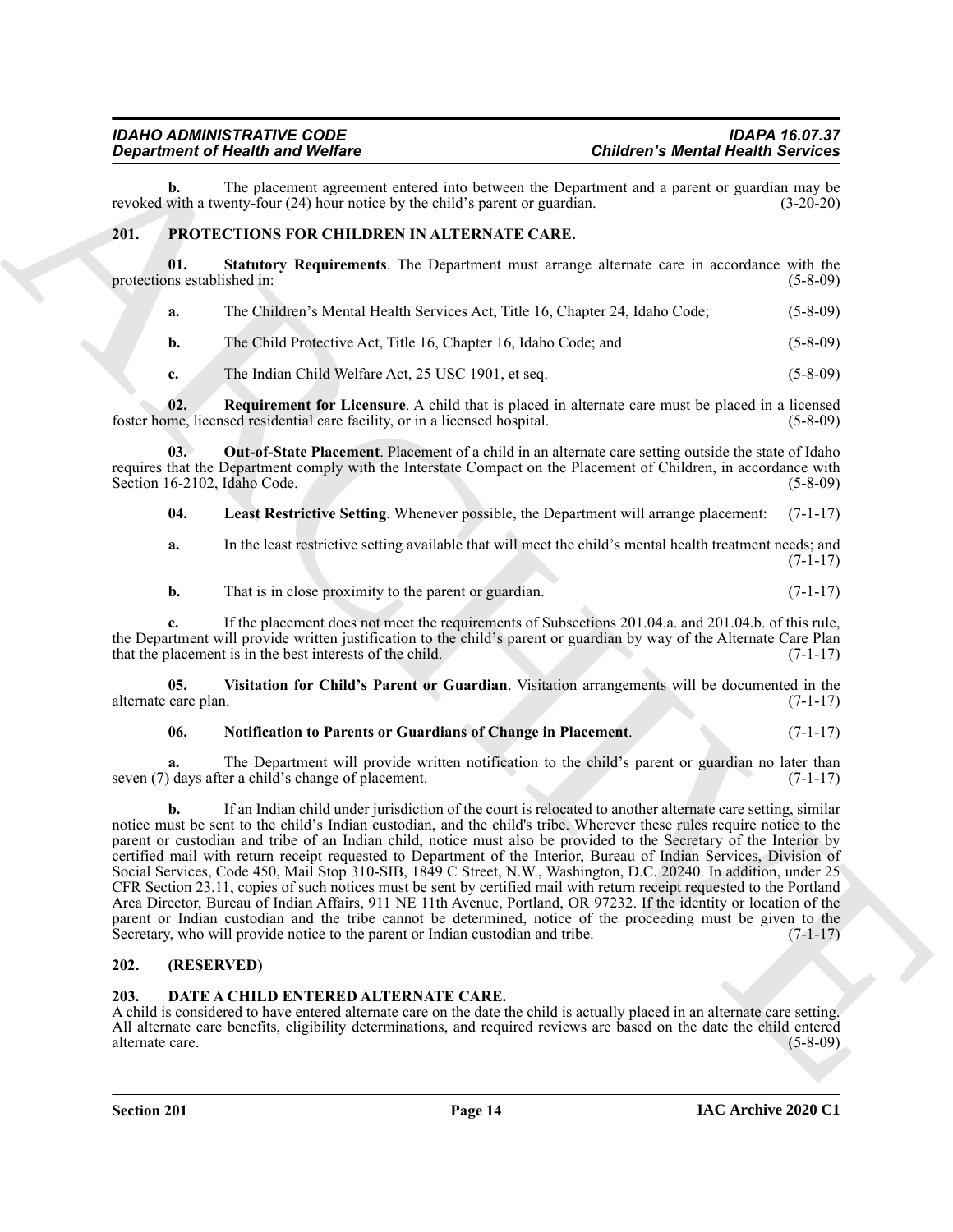#### <span id="page-14-10"></span><span id="page-14-0"></span>**204. TITLE XIX ELIGIBILITY.**

#### <span id="page-14-9"></span><span id="page-14-1"></span>**205. ALTERNATE CARE LICENSURE.**

#### <span id="page-14-8"></span><span id="page-14-7"></span><span id="page-14-3"></span><span id="page-14-2"></span>**206. ALTERNATE CARE CASE MANAGEMENT.**

| The child's current functioning and behaviors;                                        | $(5-8-09)$ |
|---------------------------------------------------------------------------------------|------------|
| The child's history, past experiences, and reasons for placement into alternate care; | $(5-8-09)$ |

- **d.** The child's cultural and racial identity; (5-8-09)
- <span id="page-14-6"></span><span id="page-14-5"></span><span id="page-14-4"></span>**e.** Any educational, developmental, or special needs of the child; (5-8-09)

|                                        | <b>Department of Health and Welfare</b>                                                                                          | <b>Children's Mental Health Services</b>                                                                                                                                                                                                                                                                                                                             |                |
|----------------------------------------|----------------------------------------------------------------------------------------------------------------------------------|----------------------------------------------------------------------------------------------------------------------------------------------------------------------------------------------------------------------------------------------------------------------------------------------------------------------------------------------------------------------|----------------|
| 204.<br>and Community Services.        | TITLE XIX ELIGIBILITY.                                                                                                           | Children placed in alternate care through the Department are eligible for Title XIX, if they meet the eligibility<br>requirements as defined in IDAPA 16.06.01, "Child and Family Services." Application for these programs will be<br>made by Department clinicians on the forms and in the manner prescribed by the Department's Division of Family                | $(7-1-17)$     |
| 205.                                   | ALTERNATE CARE LICENSURE.<br>by an Indian tribe or operated by an Indian organization.                                           | All private homes and facilities in Idaho providing alternate care for children under these rules must be licensed in<br>accordance with IDAPA 16.06.02, "Child Care Licensing," unless foster care placement of an Indian child is made<br>with a foster home licensed, approved, or specified by the Indian child's tribe, or an institution for children approved | $(5-8-09)$     |
| 206.                                   | ALTERNATE CARE CASE MANAGEMENT.<br>Case management must continue while the child is in alternate care and include the following: |                                                                                                                                                                                                                                                                                                                                                                      | $(5-8-09)$     |
| 01.<br>provider.                       |                                                                                                                                  | <b>Preparation for Placement</b> . Preparing a child for placement in alternate care is the joint<br>responsibility of the child's parent or guardian, the child (when appropriate), the clinician and the alternate care                                                                                                                                            | $(5-8-09)$     |
| 02.                                    | of the child and provide the following information to the alternate care provider:                                               | Information for Alternate Care Provider. The Department and the child's parent or guardian<br>must inform the alternate care provider of the alternate care provider's roles and responsibilities in meeting the needs                                                                                                                                               | $(5-8-09)$     |
| a.                                     | child's known medical problems, and any other pertinent health information concerning the child;                                 | Any medical, health, and dental needs of the child including the names and addresses of the child's<br>doctor, dentist, and other health providers, a record of the child's immunizations, the child's current medications, the                                                                                                                                      | $(5-8-09)$     |
| b.                                     | The child's current functioning and behaviors;                                                                                   |                                                                                                                                                                                                                                                                                                                                                                      | $(5-8-09)$     |
| c.                                     |                                                                                                                                  | The child's history, past experiences, and reasons for placement into alternate care;                                                                                                                                                                                                                                                                                | $(5-8-09)$     |
| d.                                     | The child's cultural and racial identity;                                                                                        |                                                                                                                                                                                                                                                                                                                                                                      | $(5-8-09)$     |
| e.                                     | Any educational, developmental, or special needs of the child;                                                                   |                                                                                                                                                                                                                                                                                                                                                                      | $(5-8-09)$     |
| f.<br>alternate school, if applicable; |                                                                                                                                  | Names and addresses of the child's current or last school attended, including homeschool or                                                                                                                                                                                                                                                                          | $(5-8-09)$     |
| g.                                     | The child's interests and talents;                                                                                               |                                                                                                                                                                                                                                                                                                                                                                      | $(5-8-09)$     |
| h.                                     | The child's attachment to current caretakers;                                                                                    |                                                                                                                                                                                                                                                                                                                                                                      | $(5-8-09)$     |
| i.                                     | The individualized and unique needs of the child;                                                                                |                                                                                                                                                                                                                                                                                                                                                                      | $(5 - 8 - 09)$ |
| j.                                     | Procedures to follow in case of emergency; and                                                                                   |                                                                                                                                                                                                                                                                                                                                                                      | $(5-8-09)$     |
| k.                                     | Any additional information that may be required to meet the needs of the child.                                                  |                                                                                                                                                                                                                                                                                                                                                                      | $(5-8-09)$     |
| 03.                                    | medical consent must be documented in the case record.                                                                           | Consent for Medical Care. A parent or guardian must sign a Departmental form of consent for<br>medical care and keep the clinician advised of where they can be reached in case of an emergency. Any refusal to give                                                                                                                                                 | $(5-8-09)$     |
| 04.<br>alternate care provider.        |                                                                                                                                  | Financial Arrangements. The Department is responsible for explaining the financial and payment<br>arrangements to the alternate care provider and must complete the documentation required for payment to the                                                                                                                                                        | $(7-1-17)$     |
| 05.                                    |                                                                                                                                  | <b>Contact Requirements.</b> The child's parent or guardian, the clinician, the alternate care provider,                                                                                                                                                                                                                                                             |                |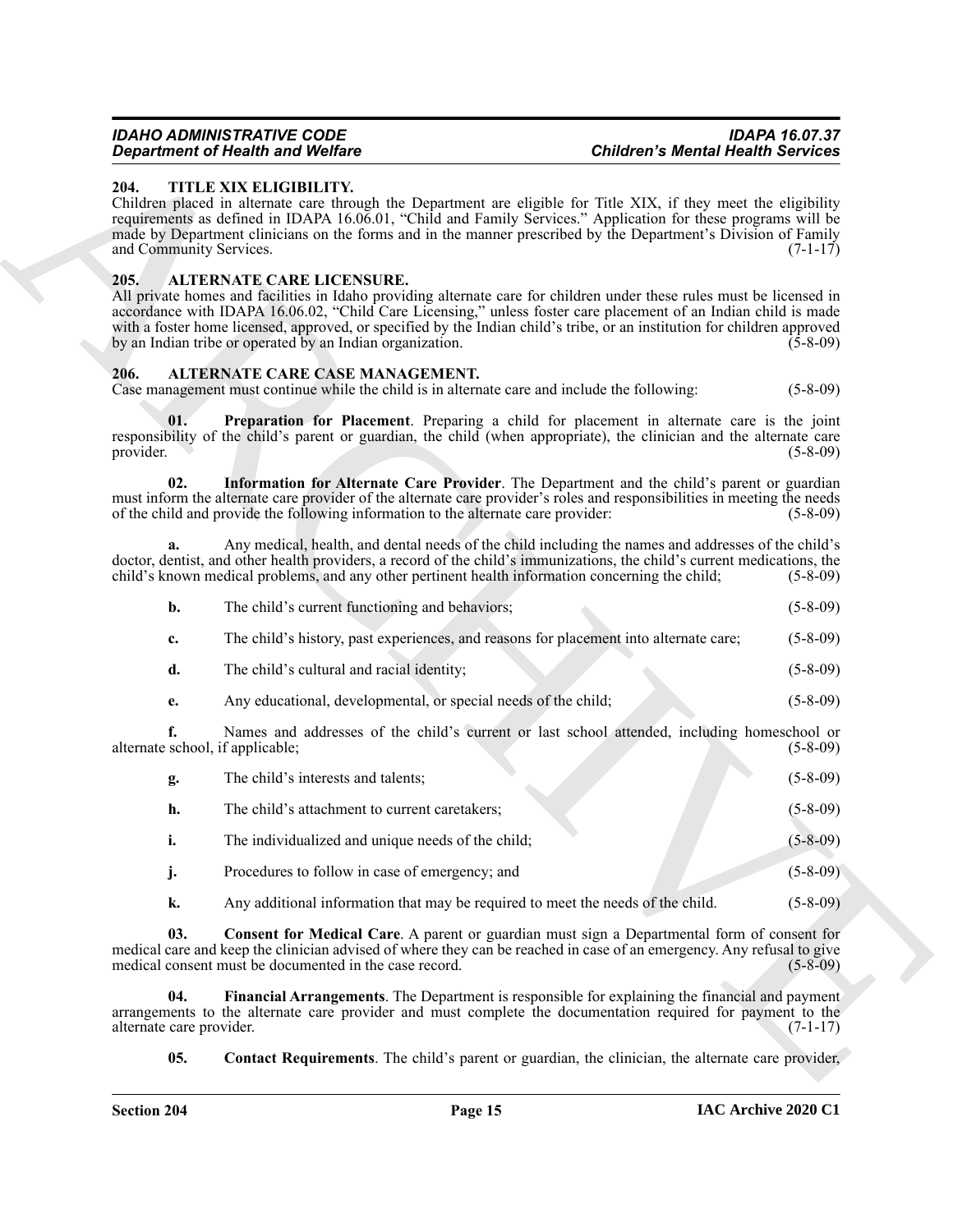and the child, if of appropriate developmental age, must establish a schedule for frequent and regular visits between<br>the child and the family and the clinician or their designee. (5-8-09) the child and the family and the clinician or their designee.

**a.** Face-to-face contact between the child and the clinician must occur at least monthly. An in-person visit must occur within the first thirty (30) days of placement and then the in-person visits must occur at a minimum of quarterly thereafter. (7-1-17)

**b.** Face-to-face contact between the child's parent or guardian and the clinician must occur at least monthly.  $(5-8-09)$ 

**c.** Face-to-face contact between the alternate care provider and the clinician must occur at least monthly.  $(7-1-17)$ 

**d.** Frequent and regular contact between the child, the child's parent or guardian, and other family members will be encouraged and facilitated unless it is specifically determined by the Department not to be in the best interest of the child. Such contact will be face-to-face if possible, with this contact augmented by telephone calls, written correspondence, pictures, and the use of video and other technology as may be relevant and available.

(5-8-09)

**Charles of New York Constrainers** Charles Charles Charles and Charles Charles Charles Charles Charles Charles Charles Charles Charles Charles Charles Charles Charles Charles Charles Charles Charles Charles Charles Charle **e.** When a child is placed in alternate care in another state, a Department clinician must maintain at least monthly contact with the child, the child's family, and the alternate care provider with whom they have been placed as long as the state of Idaho has the placement responsibility for the child, in accordance with Section 200 of these rules. The supervising agency in the state where the child is living will be requested to maintain monthly, faceto-face contact with the child and make quarterly reports to the Department in accordance with arrangements made through the Interstate Compact on the Placement of Children. (7-1-17)

<span id="page-15-2"></span>**06. Transition Planning**. Planning for transition from alternate care will be developed with all concerned parties. Transition planning will be initiated at the time of placement and completed prior to the child's return home or to another living arrangement. A written Transition Plan is part of the Alternate Care Plan and the Treatment Plan. As part of transition planning, efforts are coordinated by the Department and the parents or guardians to expedite access to community and Department services. (7-1-17)

#### <span id="page-15-0"></span>**207. -- 221. (RESERVED)**

#### <span id="page-15-3"></span><span id="page-15-1"></span>**222. ALTERNATE CARE PLANNING.**

Alternate care planning is mandated by the provisions of Sections  $471(a)(15)$  and  $475$ , P.L. 96-272. (5-8-09)

<span id="page-15-4"></span>**01. Alternate Care Plan Required**. Each child receiving alternate care under the supervision of the state must have a standardized written alternate care plan. (5-8-09)

**a.** The purpose of the plan is to facilitate the provision of mental health treatment services and the safe return of the child to their own home as expeditiously as possible, or to make other permanent arrangements for the child if such return is not feasible. (5-8-09)

<span id="page-15-5"></span>**b.** The alternate care plan must be included as part of the treatment plan.  $(5-8-09)$ 

**02. Written Alternate Care Plan**. The Department must have completed a written alternate care plan within thirty (30) days after a child has been placed in alternate care. (5-8-09)

**a.** A parent or guardian and the child, to the extent possible, are to be involved in planning, selecting, and arranging the alternate care placement and any subsequent changes in placement. (5-8-09)

**b.** The alternate care plan must include documentation that a parent or guardian has been provided written notification of: (5-8-09)

i. Visitation arrangements made with the alternate care provider, including any changes in their visitation schedule; (5-8-09) (5-8-09)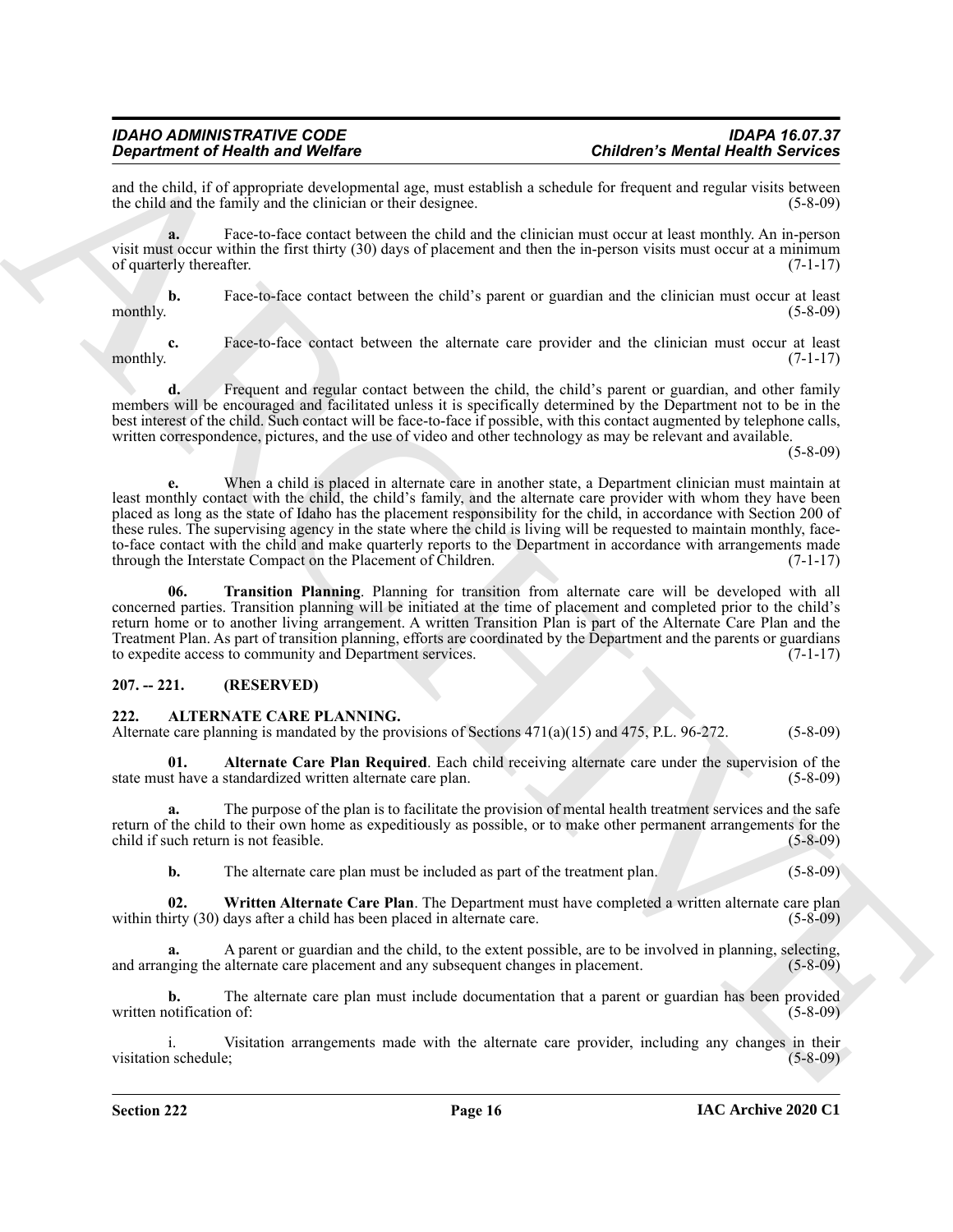ii. Any change of placement, when the child is relocated to another alternate care or institutional setting as soon as possible, but no later than seven (7) days after placement; and (5-8-09)

iii. Their right to discuss any changes and to seek recourse if they disagree with any changes in visitation or other alternate care arrangements. (5-8-09)

**c.** All parties involved in developing the alternate care plan, including the alternate care provider, parent or guardian, and the child, if of appropriate developmental age: (5-8-09)

Will be asked by the Department to sign the alternate care plan that includes a statement indicating that they have read and understood the alternate care plan; and (5-8-09)

<span id="page-16-11"></span>ii. Will receive a copy of the alternate care plan from the Department. (5-8-09)

#### <span id="page-16-0"></span>**223. -- 235. (RESERVED)**

#### <span id="page-16-1"></span>**236. PARENTAL FINANCIAL SUPPORT FOR CHILDREN IN ALTERNATE CARE.**

In accordance with Sections 56-203B and 16-2406, Idaho Code, parent(s) are responsible for costs associated with the care of their child in alternate care. (5-8-09)

<span id="page-16-13"></span><span id="page-16-12"></span>**01. Notice of Parental Responsibility**. The Department will provide the parent(s) with written notification of their responsibility to contribute toward the cost of their child's support, treatment, and care, including clothing, medical, incidental, and educational costs. (5-8-09)

**Critical of New Single of Figure 10.** Children Call is reduced to sample at the sample of the sample of the sample of the sample of the sample of the sample of the sample of the sample of the sample of the sample of the **02. Financial Arrangements with Parent(s)**. Parent(s) are responsible to reimburse the Department for the costs of alternate care when their child is placed in alternate care in accordance with a court order or voluntary placement agreement. Parents are expected to contribute to the cost of their child's care, but parents will not be asked to pay more than the actual cost of care, including clothing, medical, incidental, and educational costs. (7-1-19)

#### <span id="page-16-14"></span><span id="page-16-2"></span>**237. SUPPORT AGREEMENTS AND SUPPORT ORDERS.**

<span id="page-16-15"></span>**Support Agreement for Voluntary Placement**. If the placement is voluntary, a parent must sign a support agreement that specifies the amount of support to be paid to the Department, when it is to be paid, and the address to which it is to be paid. (5-8-09) address to which it is to be paid.

<span id="page-16-16"></span>**02. Support Order for Payment of Involuntary Placement Costs**. In the case of a court-ordered placement, if no support agreement has been reached with a parent prior to the court hearing, the Department may request the Court hold a support hearing to establish a support order for payment of involuntary placement costs.

 $(5-8-09)$ 

#### <span id="page-16-3"></span>**238. -- 239. (RESERVED)**

#### <span id="page-16-8"></span><span id="page-16-4"></span>**240. INSURANCE COVERAGE.**

The parent or guardian must inform the Department of all insurance policies covering the child, including names of carriers, and policy or subscriber numbers. If medical, health, and dental insurance coverage is available for the child, the parent must acquire and maintain such insurance. (5-8-09)

#### <span id="page-16-9"></span><span id="page-16-5"></span>**241. MEDICAL CARD FOR CHILDREN IN ALTERNATE CARE.**

The Department will issue a medical card to cover medical expenses for each child placed in alternate care. (5-8-09)

#### <span id="page-16-6"></span>**242. – 243. (RESERVED)**

#### <span id="page-16-10"></span><span id="page-16-7"></span>**244. MEDICAL EMERGENCIES.**

In case of serious illness, the alternate care provider must immediately seek medical attention for the child and notify the Department as soon as possible. A parent or guardian, the court in an emergency, or the Department, if it is the guardian of the child, has the authority to consent to major medical care or hospitalization in accordance with Section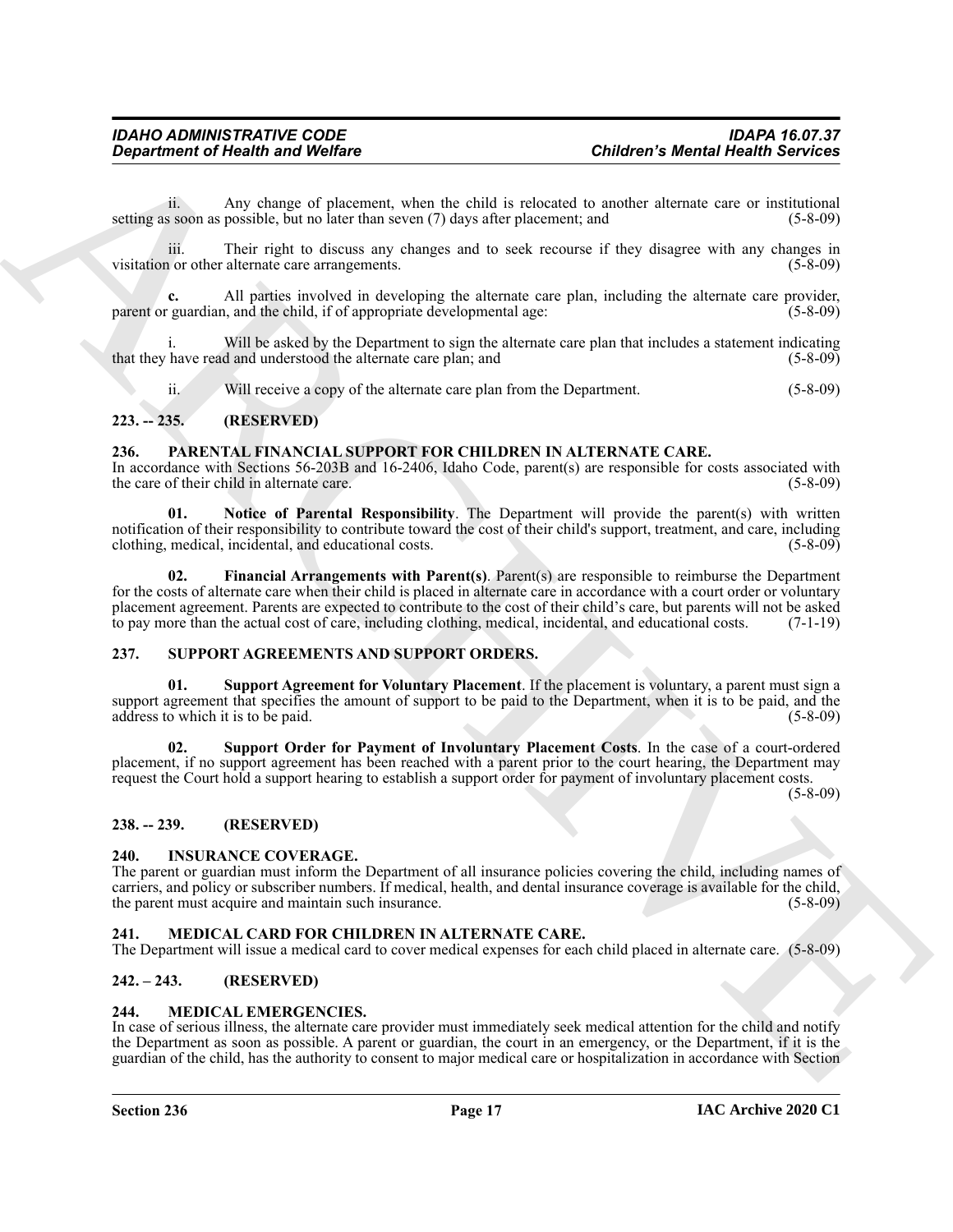39-4504, Idaho Code. (5-8-09)

#### <span id="page-17-11"></span><span id="page-17-0"></span>**245. DENTAL CARE.**

Each child age three (3) years or older, who is placed in alternate care, must receive a dental examination as soon as possible after placement, but not later than ninety (90) days, and thereafter according to a schedule prescribed by the dentist. (5-8-09)

<span id="page-17-12"></span>**01. Costs Paid by Medicaid**. If dental care not included in the state medical assistance program is recommended, a request for payment will be submitted to the state Medicaid dental consultant. (5-8-09)

<span id="page-17-13"></span>**02. Emergencies**. Emergency dental services will be provided for children in alternate care and paid for by the Department, if there are no other financial resources available. (5-8-09)

#### <span id="page-17-10"></span><span id="page-17-1"></span>**246. COSTS OF PRESCRIPTION DRUGS.**

The Department will purchase prescribed drugs, at the Medicaid rate, for a child in alternate care through participating pharmacies. (5-8-09) participating pharmacies.

#### <span id="page-17-15"></span><span id="page-17-2"></span>**247. MEDICAL EXAMINATION UPON ENTERING ALTERNATE CARE.**

Within thirty (30) days of entering alternate care, each child will receive a medical examination to assess the child's health status, and thereafter according to a schedule prescribed by the child's physician or other health care professional. (5-8-09)

#### <span id="page-17-3"></span>**248. -- 250. (RESERVED)**

#### <span id="page-17-14"></span><span id="page-17-4"></span>**251. DRIVERS' TRAINING AND LICENSES FOR CHILDREN IN ALTERNATE CARE.**

Only a parent or guardian of a child in alternate care may authorize drivers' training, provide payment, and sign for drivers' licenses and permits. (5-8-09)

<span id="page-17-5"></span>**252. -- 282. (RESERVED)**

#### <span id="page-17-16"></span><span id="page-17-6"></span>**283. PAYMENT TO FAMILY ALTERNATE CARE PROVIDERS.**

Monthly payments for care provided by family alternate care providers are paid according to IDAPA 16.06.01, "Child and Family Services." (3-28-18)

<span id="page-17-18"></span>**01. Gifts**. Additional payments for Christmas gifts and birthday gifts will be paid in the appropriate months.  $(3-28-18)$ 

<span id="page-17-17"></span>**02. Clothing**. Costs for clothing will be paid, based upon the Department's determination of each child's needs. All clothing purchased for a child in alternate care becomes the property of the child. (5-8-09)

<span id="page-17-19"></span>**School Fees**. School fees due upon enrollment will be paid directly to the school or to the foster parents, based upon the Department's determination of the child's needs. (5-8-09)

#### <span id="page-17-8"></span><span id="page-17-7"></span>**284. ADDITIONAL PAYMENTS TO FAMILY ALTERNATE CARE PROVIDERS.**

ARCHIVE For those children who, as determined by the Department, require additional care above room, board, shelter, daily supervision, school supplies, and personal incidentals, the Department may pay the family alternate care provider an additional amount to that paid according to IDAPA 16.06.01, "Child and Family Services." The family alternate care rate is based upon a continuous ongoing assessment of the child's circumstances that necessitate special rates as well as the care provider's ability, activities, and involvement in addressing those special needs. (3-28-18)

**01. Lowest Level of Need**. A child requiring a mild degree of care for documented conditions receives the lowest level of additional payments for the following: (3-28-18)

<span id="page-17-9"></span>

| Chronic medical problems;                      | $(5-8-09)$ |
|------------------------------------------------|------------|
| Frequent, time-consuming transportation needs; | $(5-8-09)$ |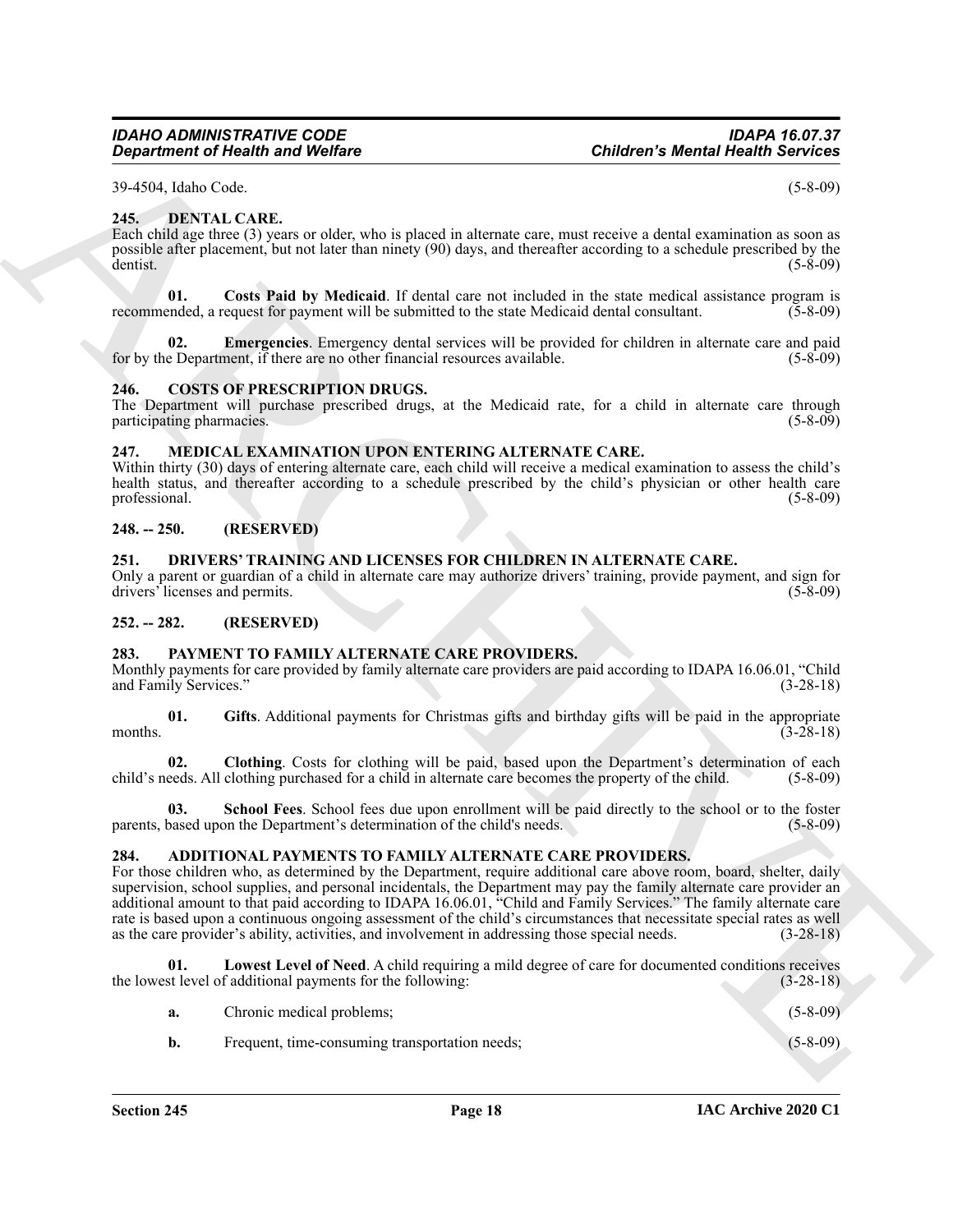<span id="page-18-3"></span>*IDAHO ADMINISTRATIVE CODE IDAPA 16.07.37*

|                                | <b>Department of Health and Welfare</b>                                                                                                                                                                                                                                                                                                                                                                                                                                                                                                                                                | <b>Children's Mental Health Services</b> |
|--------------------------------|----------------------------------------------------------------------------------------------------------------------------------------------------------------------------------------------------------------------------------------------------------------------------------------------------------------------------------------------------------------------------------------------------------------------------------------------------------------------------------------------------------------------------------------------------------------------------------------|------------------------------------------|
| c.                             | Behaviors requiring extra supervision and control; and                                                                                                                                                                                                                                                                                                                                                                                                                                                                                                                                 | $(5-8-09)$                               |
| d.                             | Need for preparation for independent living.                                                                                                                                                                                                                                                                                                                                                                                                                                                                                                                                           | $(5-8-09)$                               |
| 02.                            | Moderate Level of Need. A child requiring a moderate degree of care for documented conditions<br>receives the moderate level of additional payments for the following:                                                                                                                                                                                                                                                                                                                                                                                                                 | $(3-28-18)$                              |
| a.                             | Ongoing major medical problems;                                                                                                                                                                                                                                                                                                                                                                                                                                                                                                                                                        | $(5 - 8 - 09)$                           |
| b.                             | Behaviors that require immediate action or control; and                                                                                                                                                                                                                                                                                                                                                                                                                                                                                                                                | $(5-8-09)$                               |
| c.                             | Alcohol or other substance use disorder.                                                                                                                                                                                                                                                                                                                                                                                                                                                                                                                                               | $(5-8-09)$                               |
| 03.                            | Highest Level of Need. A child requiring an extraordinary degree of care for documented<br>conditions receives the highest level of additional payments for the following:                                                                                                                                                                                                                                                                                                                                                                                                             | $(3-28-18)$                              |
| a.                             | Serious emotional or behavioral disorder that requires continuous supervision;                                                                                                                                                                                                                                                                                                                                                                                                                                                                                                         | $(5-8-09)$                               |
| b.                             | Severe developmental disability; and                                                                                                                                                                                                                                                                                                                                                                                                                                                                                                                                                   | $(5-8-09)$                               |
| c.                             | Severe physical disability such as quadriplegia.                                                                                                                                                                                                                                                                                                                                                                                                                                                                                                                                       | $(5 - 8 - 09)$                           |
| 04.                            | <b>Reportable Income.</b> Additional payments for more than ten (10) qualified children received<br>during any calendar year must be reported as income to the Internal Revenue Service.                                                                                                                                                                                                                                                                                                                                                                                               | $(5-8-09)$                               |
| $285. - 599.$                  | (RESERVED)                                                                                                                                                                                                                                                                                                                                                                                                                                                                                                                                                                             |                                          |
|                                | <b>TREATMENT FOSTER CARE.</b><br>A family home setting in which treatment foster parents provide twenty-four (24) hour room and board as well as<br>therapeutic services and a high level of supervision. Services provided in treatment foster care are at a more intense<br>level than provided in foster care and at a lower level than provided in residential care. Services may include the                                                                                                                                                                                      |                                          |
|                                | following: participation in the development and implementation of the child's treatment plan, behavior modification,<br>community supports, crisis intervention, documentation of services and the child's behavior, participation as a<br>member of a multi-disciplinary team, and transportation. Placement into a treatment foster home for children eligible<br>for services under Section 107 of these rules is based on the documented needs of the child, the inability of less<br>restrictive settings to meet the child's needs, and the clinical judgment of the Department. | $(7-1-17)$                               |
| 01.                            | <b>Qualifications.</b> Prior to being considered for designation and reimbursement as a treatment foster<br>parent, each prospective treatment foster parent must accomplish the following:                                                                                                                                                                                                                                                                                                                                                                                            | $(3-29-10)$                              |
| a.                             | Meet all foster family licensure requirements as set forth in IDAPA 16.06.02, "Child Care                                                                                                                                                                                                                                                                                                                                                                                                                                                                                              | $(5 - 8 - 09)$                           |
| b.                             | Complete Department-approved treatment foster care initial training; and                                                                                                                                                                                                                                                                                                                                                                                                                                                                                                               | $(5 - 8 - 09)$                           |
| Licensing";<br>c.              | Provide a minimum of two (2) references in addition to those provided to be licensed to provide<br>foster care. The additional references must be from individuals who have worked with the prospective treatment<br>foster parent. The additional references must verify that the prospective treatment foster parent has:                                                                                                                                                                                                                                                            | $(3-29-10)$                              |
| i.<br>disorders; and           | Training related to, or experience working with, children or youth with mental illness or behavior                                                                                                                                                                                                                                                                                                                                                                                                                                                                                     | $(3-29-10)$                              |
| ii.<br>mental health services. | Demonstrated cooperation and a positive working relationship with families and providers of                                                                                                                                                                                                                                                                                                                                                                                                                                                                                            | $(3-29-10)$                              |

#### <span id="page-18-4"></span><span id="page-18-2"></span><span id="page-18-0"></span>**285. -- 599. (RESERVED)**

#### <span id="page-18-7"></span><span id="page-18-6"></span><span id="page-18-5"></span><span id="page-18-1"></span>**600. TREATMENT FOSTER CARE.**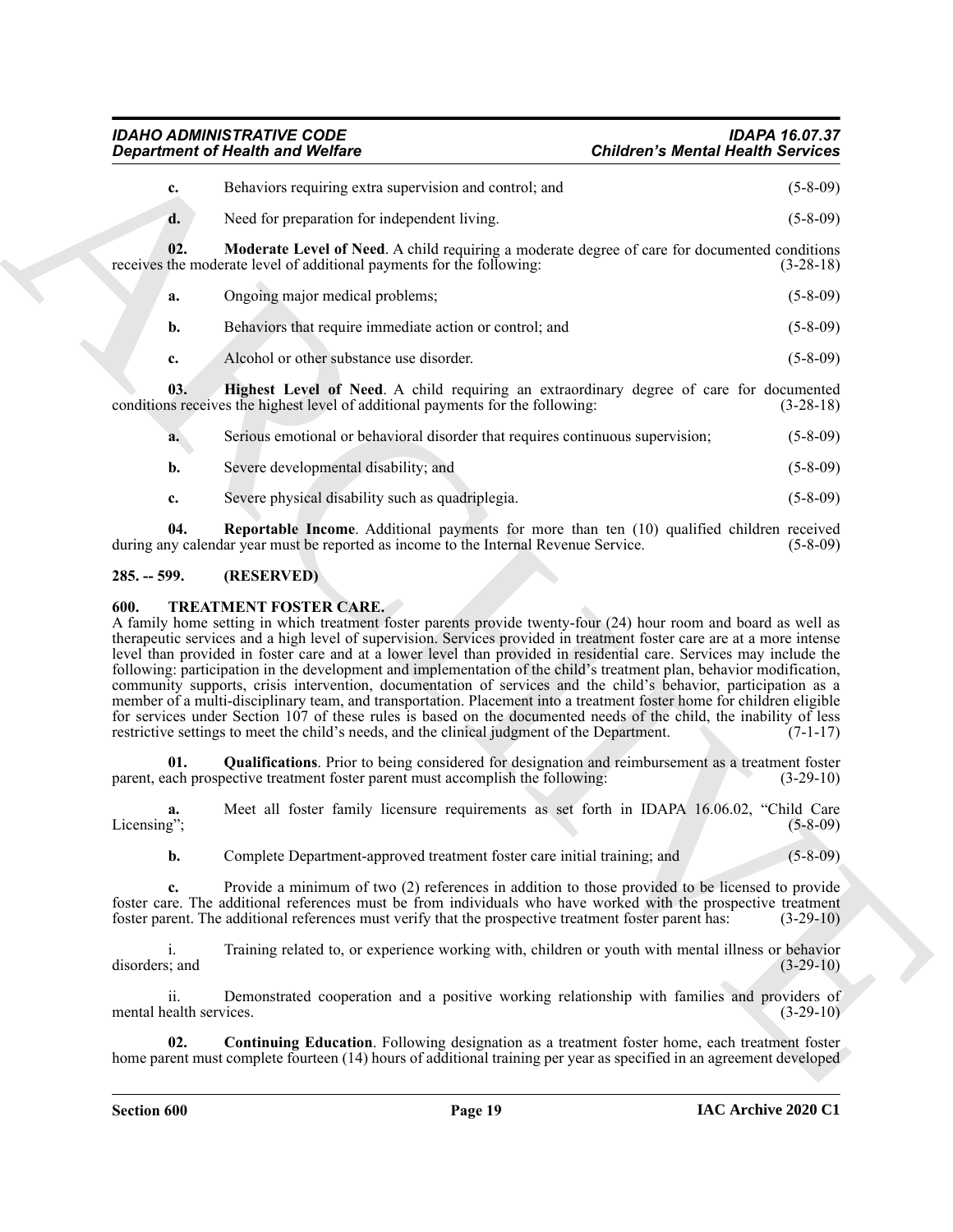between the treatment foster parents and the Department. (3-29-10)

<span id="page-19-10"></span>**03. Availability**. At least one (1) treatment foster parent in each treatment family home must be available twenty-four (24) hours a day, seven (7) days a week to respond to the needs of the foster child. (3-29-10)

<span id="page-19-11"></span>**04. Payment**. The Department will pay treatment foster parents up to one thousand eight hundred (\$1,800) dollars per month per child, which includes the monthly payment rate specified in Sections 283 and 284 of these rules. The payment will be made to treatment foster parents in accordance with a contract with the Department. The purpose of the contract is to make clear that the treatment foster parents must fulfill the requirements for treatment foster parents under the treatment plan referenced in Subsection 600.06 of this rule. (7-1-17)

<span id="page-19-12"></span>Payment to Contractors. The Department may also provide treatment foster care through a contract with an agency that is a private provider of treatment foster care. The Department will specify the rate of payment in the contract with the agency. (5-8-09) (5-8-09)

<span id="page-19-13"></span>**06.** Treatment Plan. The treatment foster parent(s) must implement the portions of the Departmentapproved treatment plan for which they are designated as responsible for each child in their care. This plan is incorporated as part of the treatment plan identified in Section 115 of these rules.  $(7-1-17)$ 

#### <span id="page-19-0"></span>**601. -- 699. (RESERVED)**

#### <span id="page-19-4"></span><span id="page-19-1"></span>**700. RESIDENTIAL CARE FACILITIES.**

**Criticismum of Health was Wedler<br>
Sometime in Wedler<br>
Sometime in the state of the Control of the Control of the Control of the Control of the Control of the Control of the Control of the Control of the Control of the Co** Residential care facilities provide a more intensive setting than treatment foster care. Residential care facilities in Idaho are licensed under IDAPA 16.06.02, "Child Care Licensing" to provide residential care for children and staffed by employees who cover assigned shifts. Children placed in residential care facilities receive services that may include the following: assessment, supervision, treatment plan development and implementation, documentation, behaviorally focused skill building, service coordination or clinical case management, consultation, psychotherapy, psychiatric care, and twenty-four (24) hour crisis intervention. Placement into a residential care facility for children eligible for services under Section 107 of these rules is based on the documented needs of the child and the inability of less restrictive settings to meet the child's needs. (7-1-17)

<span id="page-19-6"></span>**01. Prior Authorization**. Prior authorization must be obtained from an authorized representative in the Department's Division of Behavioral Health for placement of a child in a residential care facility where the Division of Behavioral Health is making full or partial payment. (5-8-09)

<span id="page-19-5"></span>**02. Payment**. When care is purchased from private providers, payment will be made in accordance with a contract authorized by the Department, based on the needs of each child being placed and the services to be provided. (5-8-09)

#### <span id="page-19-2"></span>**701. -- 799. (RESERVED)**

#### <span id="page-19-7"></span><span id="page-19-3"></span>**800. SIX MONTH REVIEWS FOR CHILDREN IN ALTERNATE CARE PLACEMENTS.**

A review is to occur at the end of a six (6) month period for any child in an alternate care placement. The Department will conduct a case review to assure compliance with all applicable state and federal laws, and to ensure the treatment plan focuses on the goals of safety, permanency, effectiveness of treatment, and well-being of the child. The Department may request the court hold a review hearing for the child in accordance with Section 16-2407(3), Idaho Code. (7-1-17) (1999) и последник се применени се применени се применени се применени (1999) и последник (1999)

<span id="page-19-8"></span>**01. Notice of Six Month Review**. The parent or guardian, foster parent of a child, or relative providing care for the child is to be provided with notice of their right to be heard in the six (6) month review. In the case of an Indian child, the child's tribe and any Indian custodian must also be provided with notice. This must not be construed to require that any foster parent, or relative providing care for the child be made a party to the review solely on the basis of the receipt of such notice. Participants have the right to be represented by the individual of their choice.

(7-1-17)

<span id="page-19-9"></span>**02. Procedure in the Six Month Review**. The parties who received notice will be given the opportunity to participate in the case review. (5-8-09)

**Section 700 Page 20**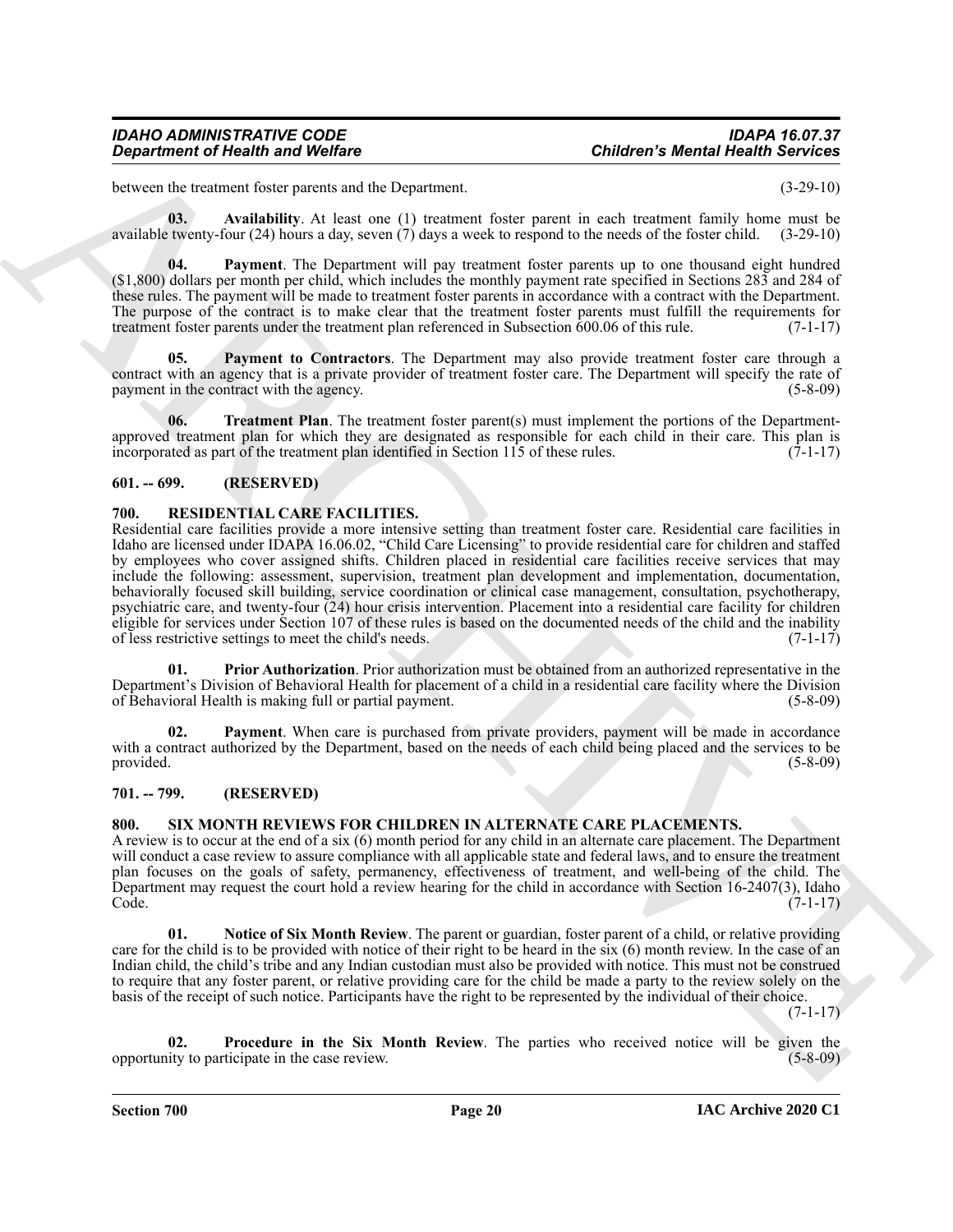## <span id="page-20-2"></span>*IDAHO ADMINISTRATIVE CODE IDAPA 16.07.37*

**Children's Meridian Solution CS (A)** Meridian Children's Paul Track (6) method in a subsequential control of the subsequential control of the subsequential control of the subsequential control of the subsequential contro **03. Members of Six Month Review Panel**. The six (6) month review panel must include a Department employee who is not in the direct line of supervision in the delivery of services to the child or parent or guardian. The review panel may include agency staff, staff of other agencies, officers of the court, members of Indian tribes, and citizens qualified by experience, professional background, or training. Members of the panel will be chosen by and receive instructions from an authorized representative in the Department's Division of Behavioral Health, to enable<br>them to understand the review process and their roles as participants. (5-8-09) them to understand the review process and their roles as participants.

<span id="page-20-1"></span>**04. Considerations in Six Month Review**. Whether conducted by the court in a review hearing or a Department review panel, under state law, federal law and regulation, each of the following must be addressed in a  $\sin(6)$  month review: (5-8-09)

|            | Determine the extent of compliance with the treatment plan:                                         | (5-8-09) |
|------------|-----------------------------------------------------------------------------------------------------|----------|
|            | Determine the extent of progress made toward alleviating or mitigating the causes necessitating the |          |
| placement: |                                                                                                     | (5-8-09) |

**c.** Review compliance with the Indian Child Welfare Act, when applicable; (5-8-09)

**d.** Determine the safety of the child, the continuing need for and appropriateness of the child's placement; and (5-8-09) (3-8)

**e.** Project a date by which the child may be returned and safely maintained at home or placed for adoption, guardianship, or other permanent placement. (5-8-09)

<span id="page-20-3"></span>**05. Recommendations and Conclusions of Six Month Review Panel**. Following the six (6) month review, written conclusions and recommendations will be provided to all participants, subject to Department safeguards for confidentiality. The document containing the written conclusions and recommendations must also include appeal rights. (5-8-09)

#### <span id="page-20-0"></span>**801. -- 999. (RESERVED)**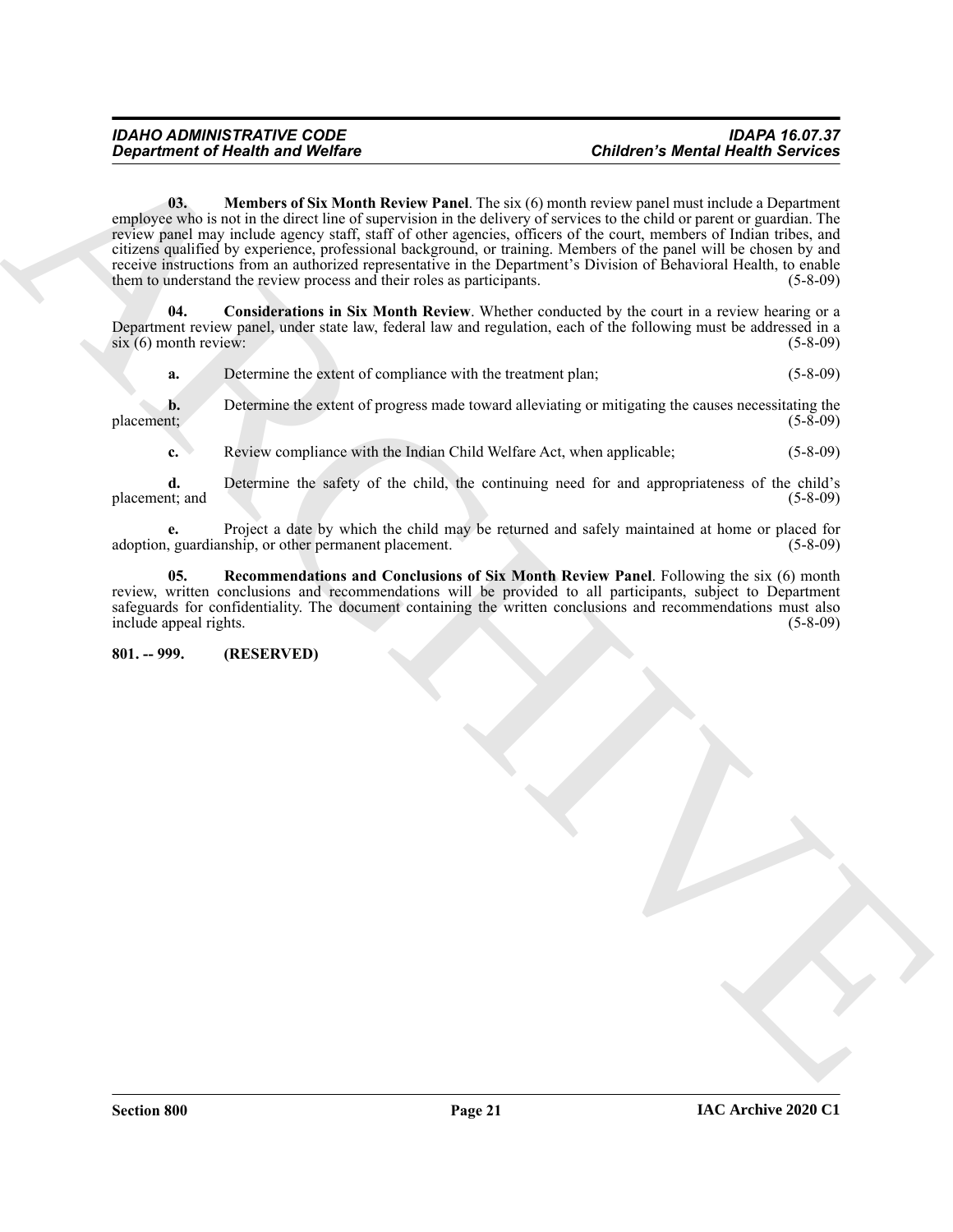# *Subject Index*

#### **A**

Accessing Children's Mental Health Services 10 Additional Payments To Family Alternate Care Providers 18 Highest Level of Need 19 Lowest Level of Need 18 Moderate Level of Need 19 Reportable Income 19 Administrative Appeals 5 Alternate Care Case Management 15 Consent for Medical Care 15 Contact Requirements 15 Financial Arrangements 15 Information for Alternate Care Provider 15 Preparation for Placement 15 Transition Planning 16 Alternate Care Licensure 15 Alternate Care Placement 13 Alternate Care Planning 16 Alternate Care Plan Required 16 Written Alternate Care Plan 16 Authority For Alternate Care Placement 13 Court Order 13 Voluntary Placement 13 **C** Case Records 12 Electronic & Physical Files 12 Storage of Records 12

Children's Mental Health Services 9 Assessment 9 Case Management 9 Crisis Response 9 Day Treatment Services 9 Family Support Services 9 Inpatient Services 9 Outpatient Services 9 Residential Treatment 9 Respite Care 9 Treatment Foster Care 9 Wraparound 9 Costs Of Prescription Drugs 18 Criminal History & Background Check Requirements 5

#### **D**

Date A Child Entered Alternate Care 14 Definitions & Abbreviations A Through E 5 Alternate Care 5 Alternate Care Plan 5 Area(s) of Concern  $6$ Assessment 6 Behavioral Health 6

[A](#page-9-3)ccount (i.e. of the control of the control of the control of the control of the control of the control of the control of the control of the control of the control of the control of the control of the control of the contr Case Management 6 Case Record 6 Child 6 Children's Mental Health Services 6 Clinician 6 Crisis Intervention 6 Crisis Plan 6 Crisis Response 6 Day Treatment Services 6 Department 6 Desired Result 6 Director 6 Emergency 7 Extended Family Member of an Indian Child 7 F Through K 7 Face-to-Face Contact 7 Family 7 Family Support Services 7 Federal Poverty Guidelines Guardian 7 Indian 7 Indian Child 7 Indian Child Welfare Act (ICWA) 7 Indian Child's Tribe 7 Indian Tribe 8 Inpatient Services 8  $L$  Through R  $8$ Licensed 8 Medicaid 8 Outpatient Services 8 Parent 8 Placement Agreement 8 Residential Treatment 8 Respite Care 8 S Through Z 8 Sliding Fee Scale 8 Teen Early Intervention Specialist 8 Teens at Risk 8 Title XIX (Medicaid) 8 Treatment Foster Care 8 Treatment Plan 9 Wraparound 9 Dental Care 18 Costs Paid by Medicaid 18 Emergencies 18 Drivers' Training & Licenses For Children In Alternate Care 18

#### **E**

**Page 22**

Eligibility Determination 11 Court-Ordered Assessment, Treatment, & Services 11 Eligibility Requirements 11

Ineligible Conditions 11 The Department Determines Eligibility for Mental Health Services 11

#### **F**

Fee Determination For Children's Mental Health Outpatient Services 13 Financial Responsibility Of Parent(s) 13

#### **I**

Incorporation By Reference 5 Insurance Coverage 17

#### $\mathbf{L}$

Legal Authority 5

#### **M**

Medical Card For Children In Alternate Care 17 Medical Emergencies 17 Medical Examination Upon Entering Alternate Care 18 Mental Health Assessment 10

#### **N**

Notice Of Decision On Eligibility 11 Notification of Eligibility Determination 11 Other Information that Must be Provided to the Parent 12 Parental Rights 11 Reapplication for Mental Health Services 12

#### **O**

Outcomes For Children's Mental Health Services 12

#### **P**

Parental Financial Support For Children In Alternate Care 17 Financial Arrangements with Parent(s) 17 Notice of Parental Responsibility 17 Payment To Family Alternate Care Providers 18 Clothing 18 Gifts 18 School Fees 18 Protections For Children In Alternate Care 14 Least Restrictive Setting 14 Notification to Parents or Guardians of Change in Placement 14